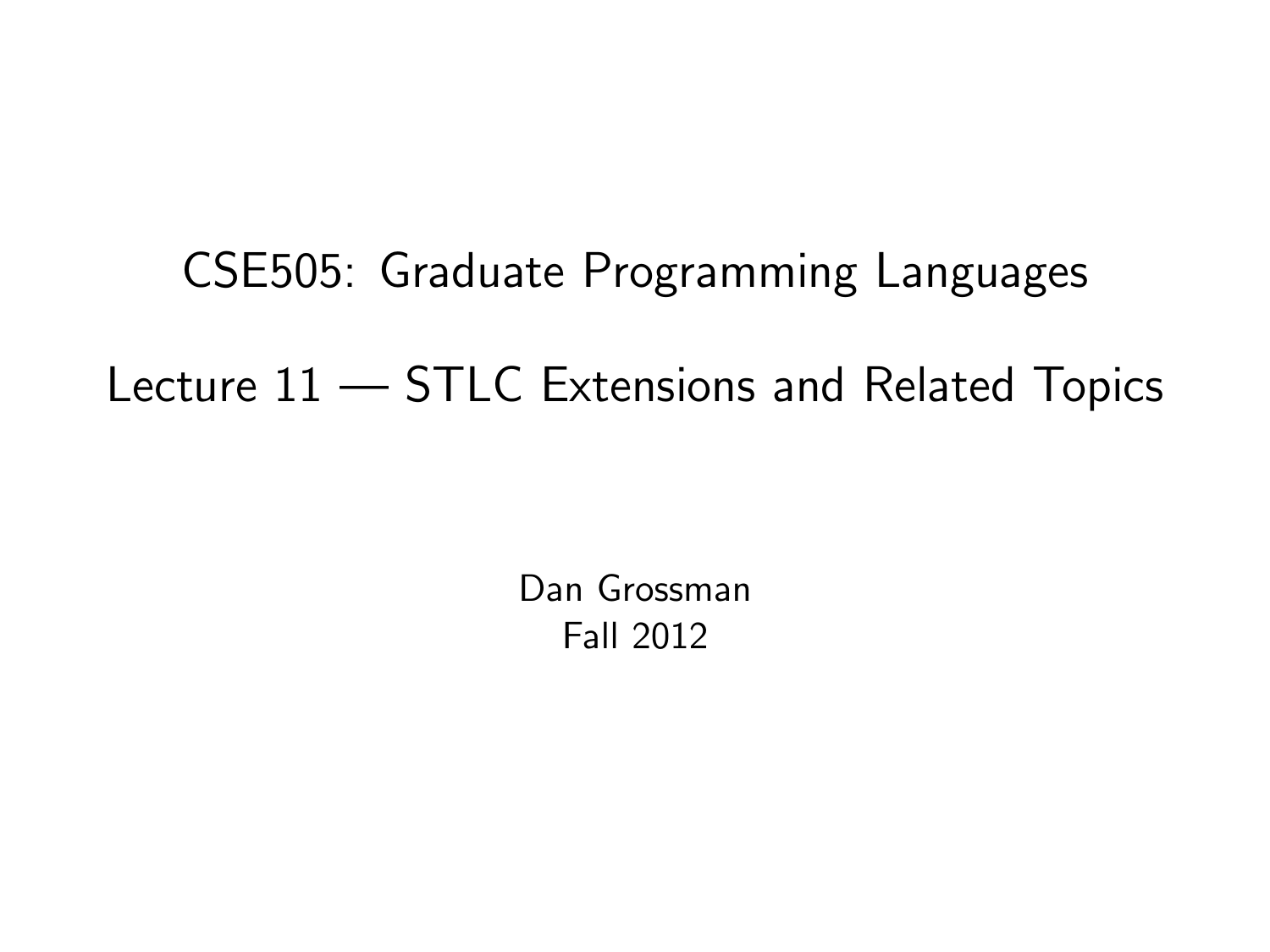#### Review

$$
e ::= \lambda x. e | x | e e | c \qquad \tau ::= \text{int} | \tau \to \tau
$$
  
\n
$$
v ::= \lambda x. e | c \qquad \Gamma ::= \cdot | \Gamma, x : \tau
$$
  
\n
$$
\overline{(\lambda x. e) v \to e[v/x]} \qquad \overline{e_1 e_2 \to e_1' e_2} \qquad \overline{v e_2 \to e_2' e_2}
$$
  
\n
$$
e[e'/x]: \text{ capture-avoiding substitution of } e' \text{ for free } x \text{ in } e
$$
  
\n
$$
\overline{\Gamma \vdash c : \text{int}} \qquad \overline{\Gamma \vdash x : \Gamma(x)} \qquad \overline{\Gamma \vdash \lambda x. e : \tau_1 \to \tau_2}
$$
  
\n
$$
\frac{\Gamma \vdash e_1 : \tau_2 \to \tau_1 \qquad \Gamma \vdash e_2 : \tau_2}{\Gamma \vdash e_1 e_2 : \tau_1}
$$

Preservation: If  $\cdot \vdash e : \tau$  and  $e \to e'$ , then  $\cdot \vdash e' : \tau$ . Progress: If  $\cdot \vdash e : \tau$ , then  $e$  is a value or  $\exists e'$  such that  $e \to e'.$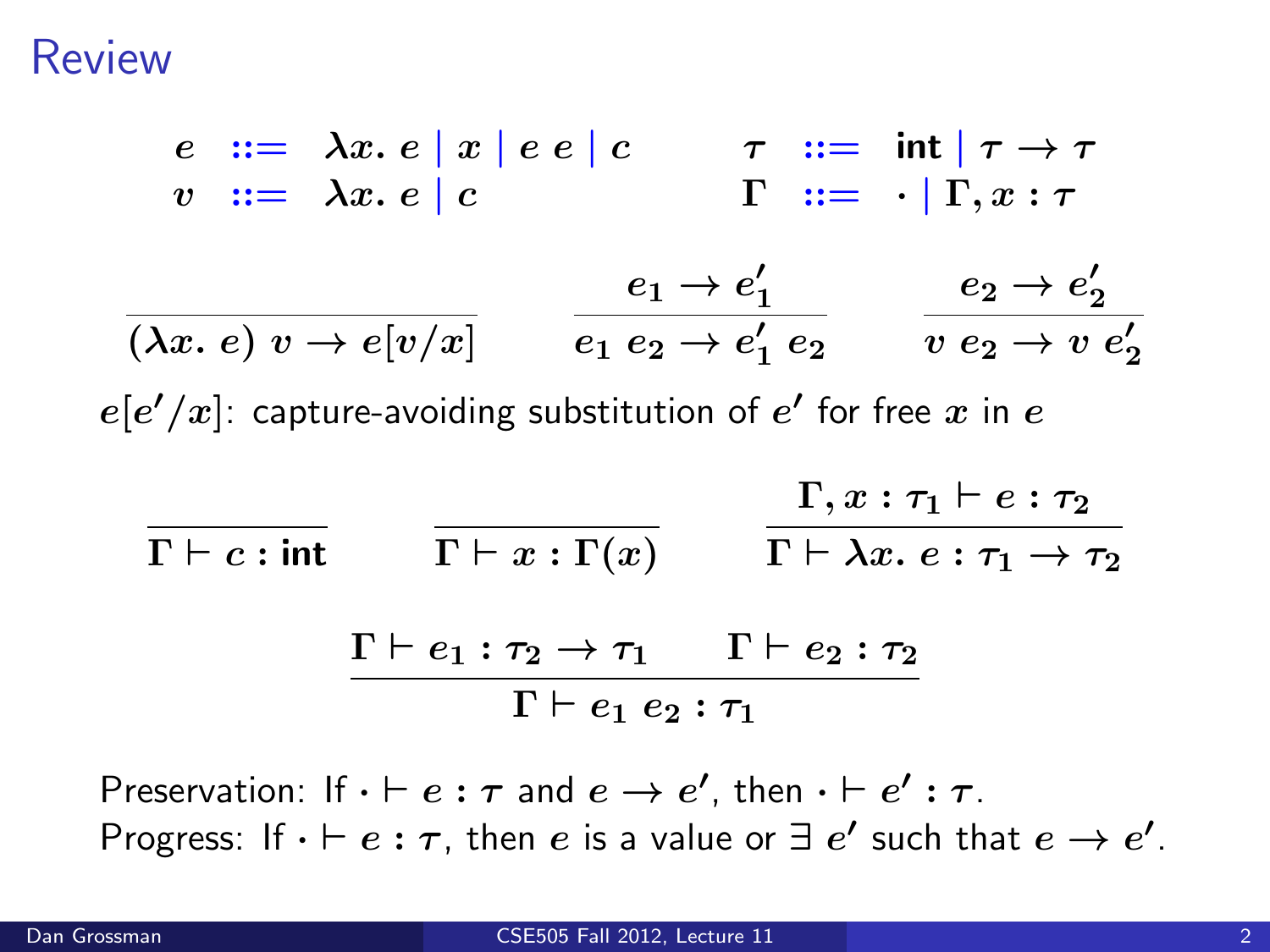# Adding Stuff

Time to use STLC as a foundation for understanding other common language constructs

We will add things via a *principled methodology* thanks to a *proper* education

- $\blacktriangleright$  Extend the syntax
- $\blacktriangleright$  Extend the operational semantics
	- $\triangleright$  Derived forms (syntactic sugar), or
	- $\blacktriangleright$  Direct semantics
- $\blacktriangleright$  Extend the type system
- $\triangleright$  Extend soundness proof (new stuck states, proof cases)

In fact, extensions that add new types have even more structure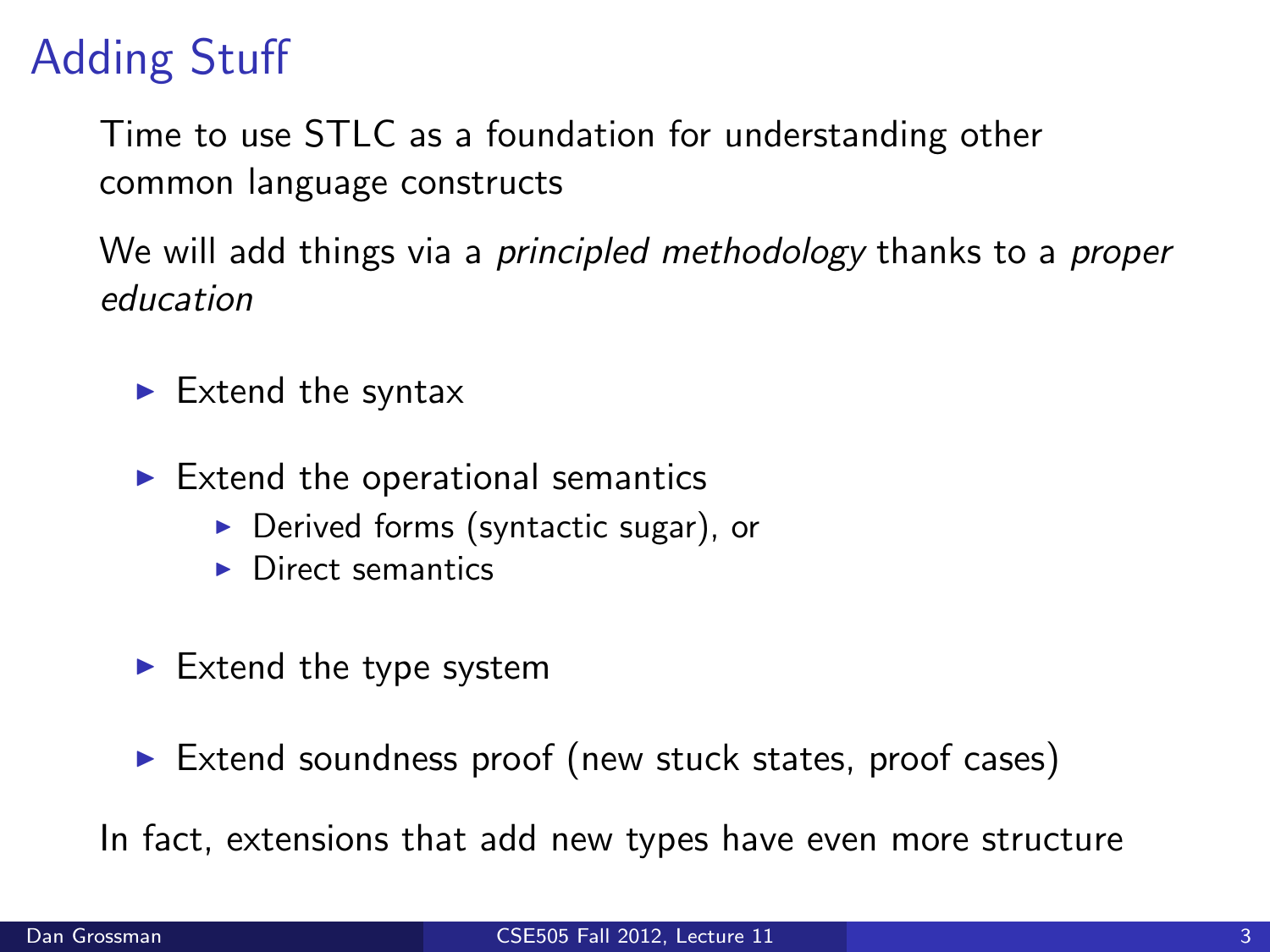# Let bindings (CBV)

$$
e ::= \dots | \text{ let } x = e_1 \text{ in } e_2
$$
  
\n
$$
\frac{e_1 \rightarrow e'_1}{\text{let } x = e_1 \text{ in } e_2 \rightarrow \text{let } x = e'_1 \text{ in } e_2} \qquad \frac{e_1 \rightarrow e'_2}{\text{let } x = v \text{ in } e \rightarrow e[v/x]}
$$
  
\n
$$
\frac{\Gamma \vdash e_1 : \tau' \qquad \Gamma, x : \tau' \vdash e_2 : \tau}{\Gamma \vdash \text{let } x = e_1 \text{ in } e_2 : \tau}
$$

(Also need to extend definition of substitution...)

Progress: If  $e$  is a let, 1 of the 2 new rules apply (using induction)

Preservation: Uses Substitution Lemma

Substitution Lemma: Uses Weakening and Exchange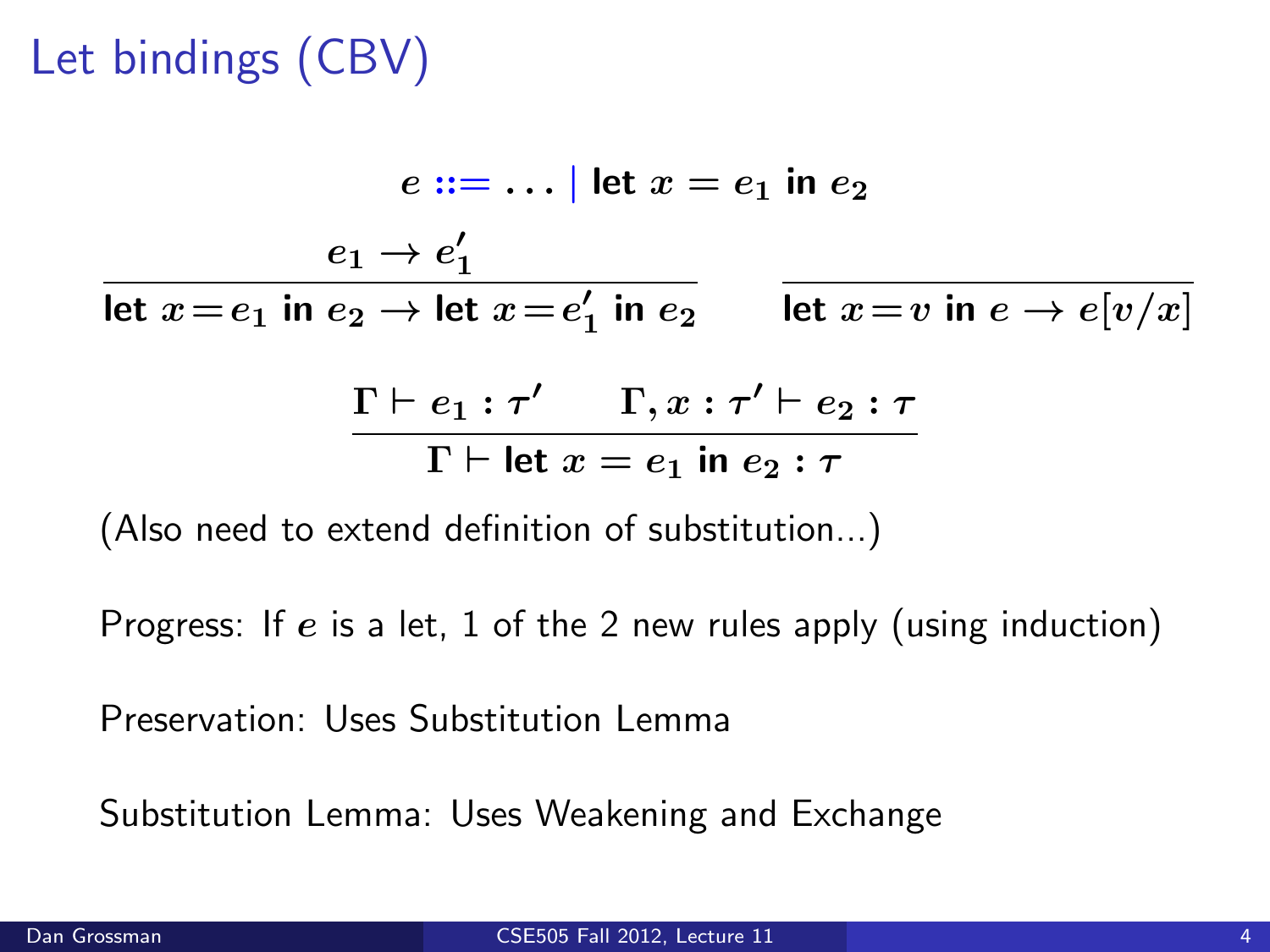## Derived forms

**let** seems just like  $\lambda$ , so can make it a derived form

- In let  $x = e_1$  in  $e_2$  "a macro" / "desugars to"  $(\lambda x. e_2) e_1$
- $\blacktriangleright$  A "derived form"

(Harder if  $\lambda$  needs explicit type)

Or just define the semantics to replace let with  $\lambda$ :

$$
let x = e_1 in e_2 \rightarrow (\lambda x. e_2) e_1
$$

These 3 semantics are different in the state-sequence sense  $(e_1 \rightarrow e_2 \rightarrow \ldots \rightarrow e_n)$ 

 $\triangleright$  But (totally) equivalent and you could prove it (not hard)

Note: ML type-checks let and  $\lambda$  differently (later topic) Note: Don't desugar early if it hurts error messages!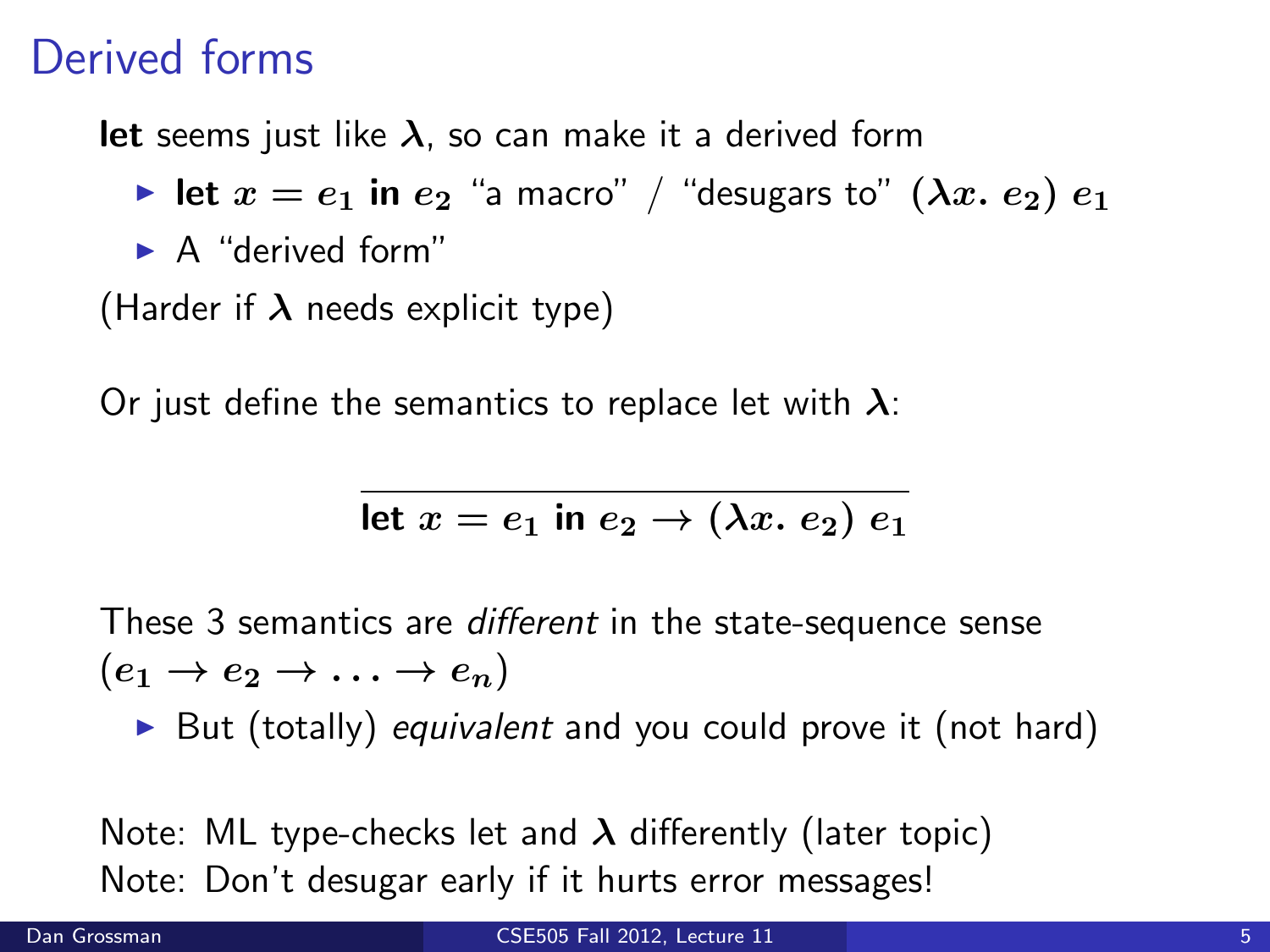#### Booleans and Conditionals

 $e$  :  $=$  ... | true | false | if  $e_1 e_2 e_3$  $v := \ldots |$  true | false  $\tau$  :  $=$  ... | bool  $e_1 \rightarrow e_1'$ if  $e_1 e_2 e_3 \rightarrow$  if  $e'_1 e_2 e_3$ if true  $e_2 e_3 \rightarrow e_2$  if false  $e_2 e_3 \rightarrow e_3$  $\Gamma \vdash e_1 : \text{bool}$   $\Gamma \vdash e_2 : \tau$   $\Gamma \vdash e_3 : \tau$  $\Gamma \vdash$  if  $e_1$   $e_2$   $e_3 : \tau$  $\Gamma \vdash$  true : bool  $\Gamma \vdash$  false : bool

Also extend definition of substitution (will stop writing that)... Notes: CBN, new Canonical Forms case, all lemma cases easy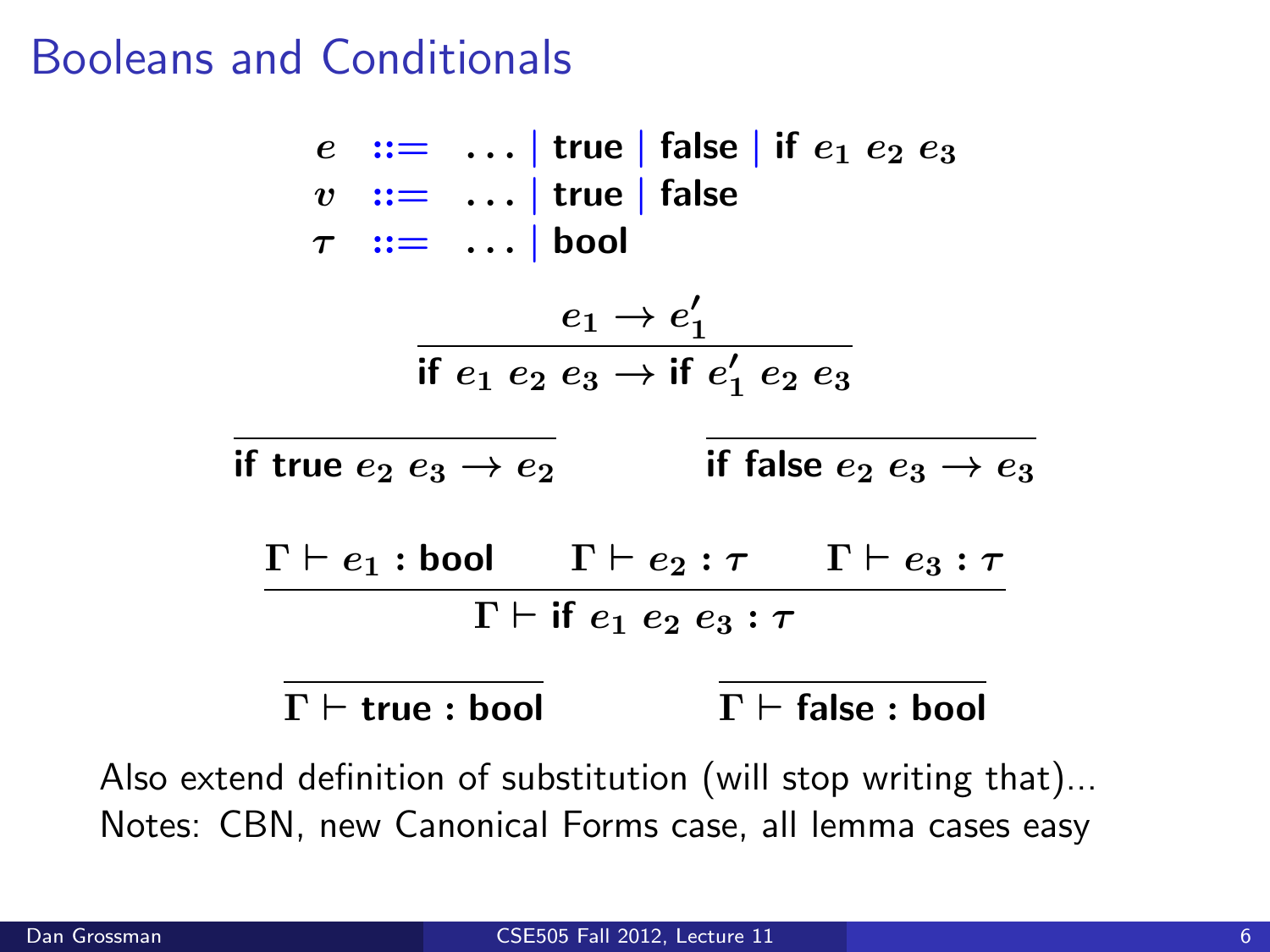Pairs (CBV, left-right)

$$
e ::= ... | (e, e) | e.1 | e.2
$$
\n
$$
v ::= ... | (v, v)
$$
\n
$$
\tau ::= ... | \tau * \tau
$$
\n
$$
\frac{e_1 \rightarrow e'_1}{(e_1, e_2) \rightarrow (e'_1, e_2)} \qquad \frac{e_2 \rightarrow e'_2}{(v_1, e_2) \rightarrow (v_1, e'_2)}
$$
\n
$$
\frac{e \rightarrow e'}{e.1 \rightarrow e'.1} \qquad \frac{e \rightarrow e'}{e.2 \rightarrow e'.2}
$$
\n
$$
\frac{v_1, v_2, 1 \rightarrow v_1}{(v_1, v_2), 2 \rightarrow v_2}
$$

Small-step can be a pain

- $\blacktriangleright$  Large-step needs only 3 rules
- $\triangleright$  Will learn more concise notation later (evaluation contexts)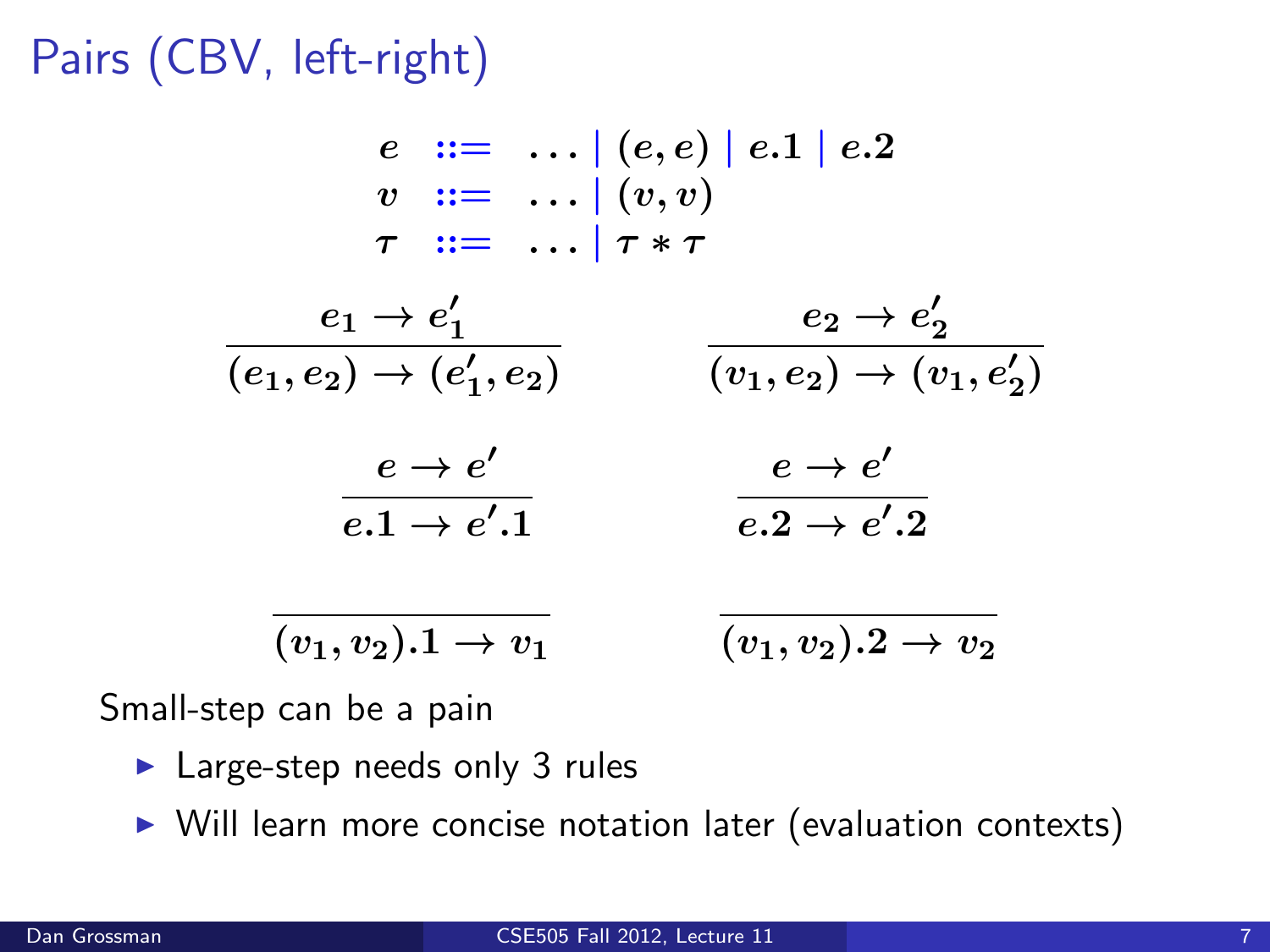Pairs continued

$$
\frac{\Gamma \vdash e_1 : \tau_1 \qquad \Gamma \vdash e_2 : \tau_2}{\Gamma \vdash (e_1, e_2) : \tau_1 * \tau_2}
$$
\n
$$
\frac{\Gamma \vdash e : \tau_1 * \tau_2}{\Gamma \vdash e.1 : \tau_1} \qquad \frac{\Gamma \vdash e : \tau_1 * \tau_2}{\Gamma \vdash e.2 : \tau_2}
$$

Canonical Forms: If  $\cdot \vdash v : \tau_1 * \tau_2$ , then v has the form  $(v_1, v_2)$ 

Progress: New cases using Canonical Forms are  $v.1$  and  $v.2$ 

Preservation: For primitive reductions, inversion gives the result directly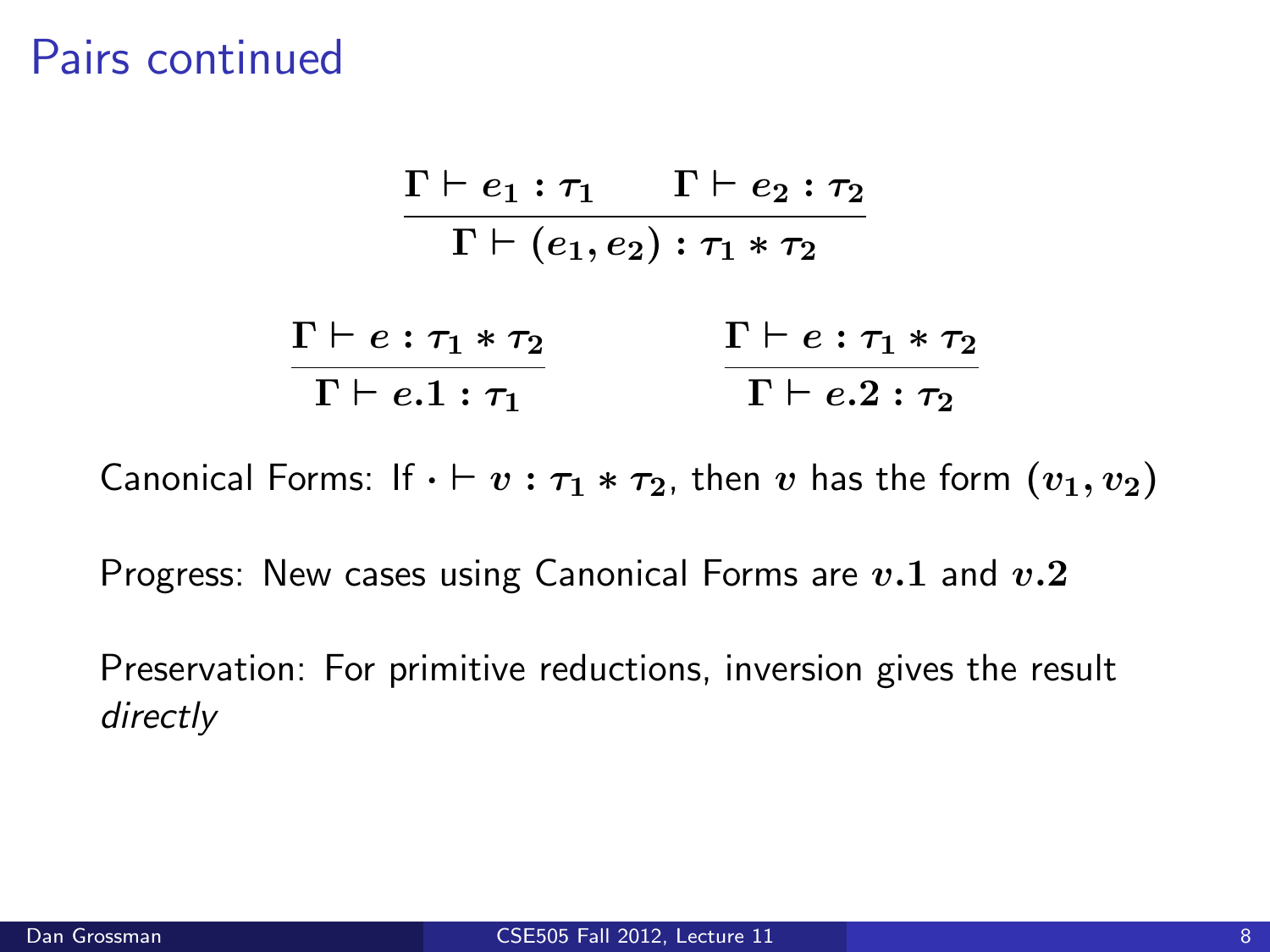## Records

Records are like  $n$ -ary tuples except with named fields

Field names are not variables; they do not  $\alpha$ -convert  $e$  ::= ...  $\{l_1 = e_1; \ldots; l_n = e_n\}$  | e.l  $v := \ldots | \{l_1 = v_1; \ldots; l_n = v_n\}$  $\tau$  ::= ... |  $\{l_1 : \tau_1 : \ldots : l_n : \tau_n\}$  $e_i \rightarrow e_i'$  ${l_1=v_1,\ldots,l_{i-1}=v_{i-1}, l_i=e_i,\ldots,l_n=e_n}$  $\rightarrow \{l_1 = v_1, \ldots, l_{i-1} = v_{i-1}, l_i = e'_i, \ldots, l_n = e_n\}$  $e \rightarrow e'$  $e.l \rightarrow e'.l$  $1 \leq i \leq n$  $\overline{\{l_1 = v_1, \ldots, l_n = v_n\}} \cdot l_i \to v_i$  $\Gamma \vdash e_1 : \tau_1 \quad \ldots \quad \Gamma \vdash e_n : \tau_n \quad \text{labels distinct}$  $\Gamma \vdash \{l_1 = e_1, \ldots, l_n = e_n\} : \{l_1 : \tau_1, \ldots, l_n : \tau_n\}$  $\Gamma \vdash e : \{l_1 : \tau_1, \ldots, l_n : \tau_n\}$   $1 \leq i \leq n$  $\Gamma \vdash e.l_i : \tau_i$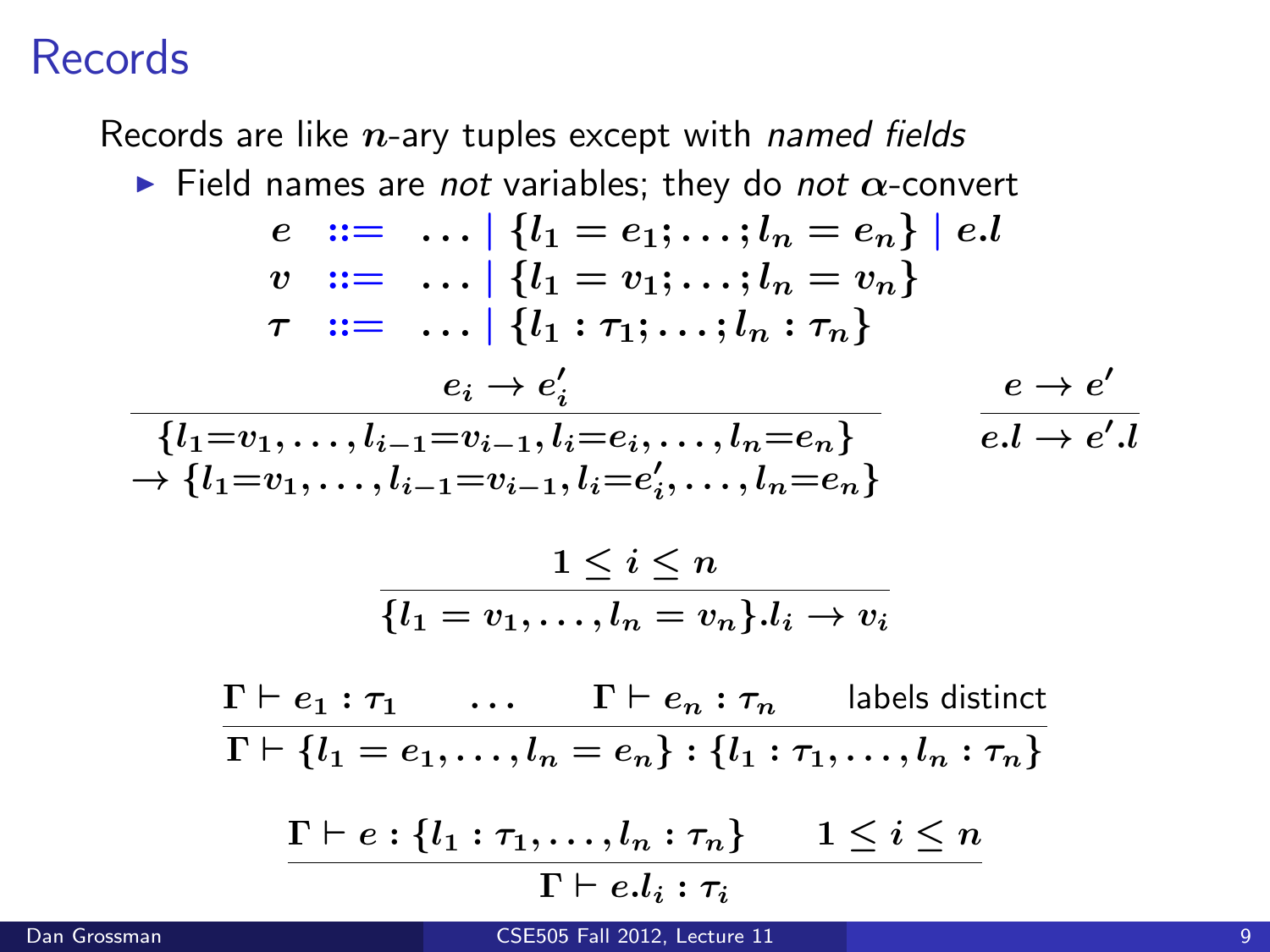## Records continued

Should we be allowed to reorder fields?

- $\triangleright \cdot \vdash \{l_1 = 42; l_2 = \text{true}\} : \{l_2 : \text{bool}; l_1 : \text{int}\}$  ??
- $\triangleright$  Really a question about, "when are two types equal?"

Nothing wrong with this from a type-safety perspective, yet many languages disallow it

 $\blacktriangleright$  Reasons: Implementation efficiency, type inference

Return to this topic when we study *subtyping*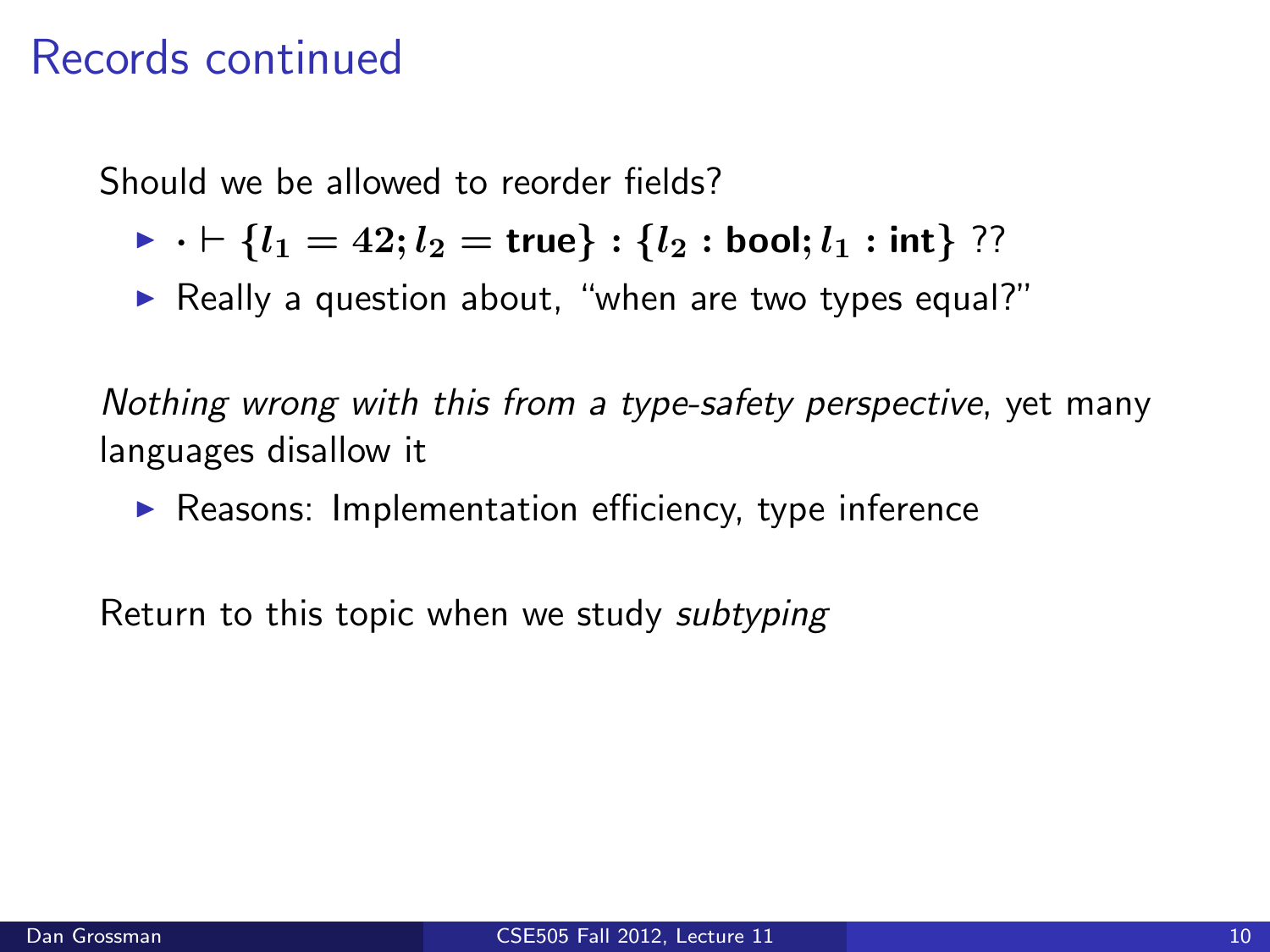## Sums

What about ML-style datatypes:

```
type t = A \mid B of int \mid C of int * t
```
- 1. Tagged variants (i.e., discriminated unions)
- 2. Recursive types
- 3. Type constructors (e.g., type 'a mylist =  $\dots$ )
- 4. Named types

For now, just model (1) with (anonymous) sum types

 $\triangleright$  (2) is in a later lecture, (3) is straightforward, and (4) we'll discuss informally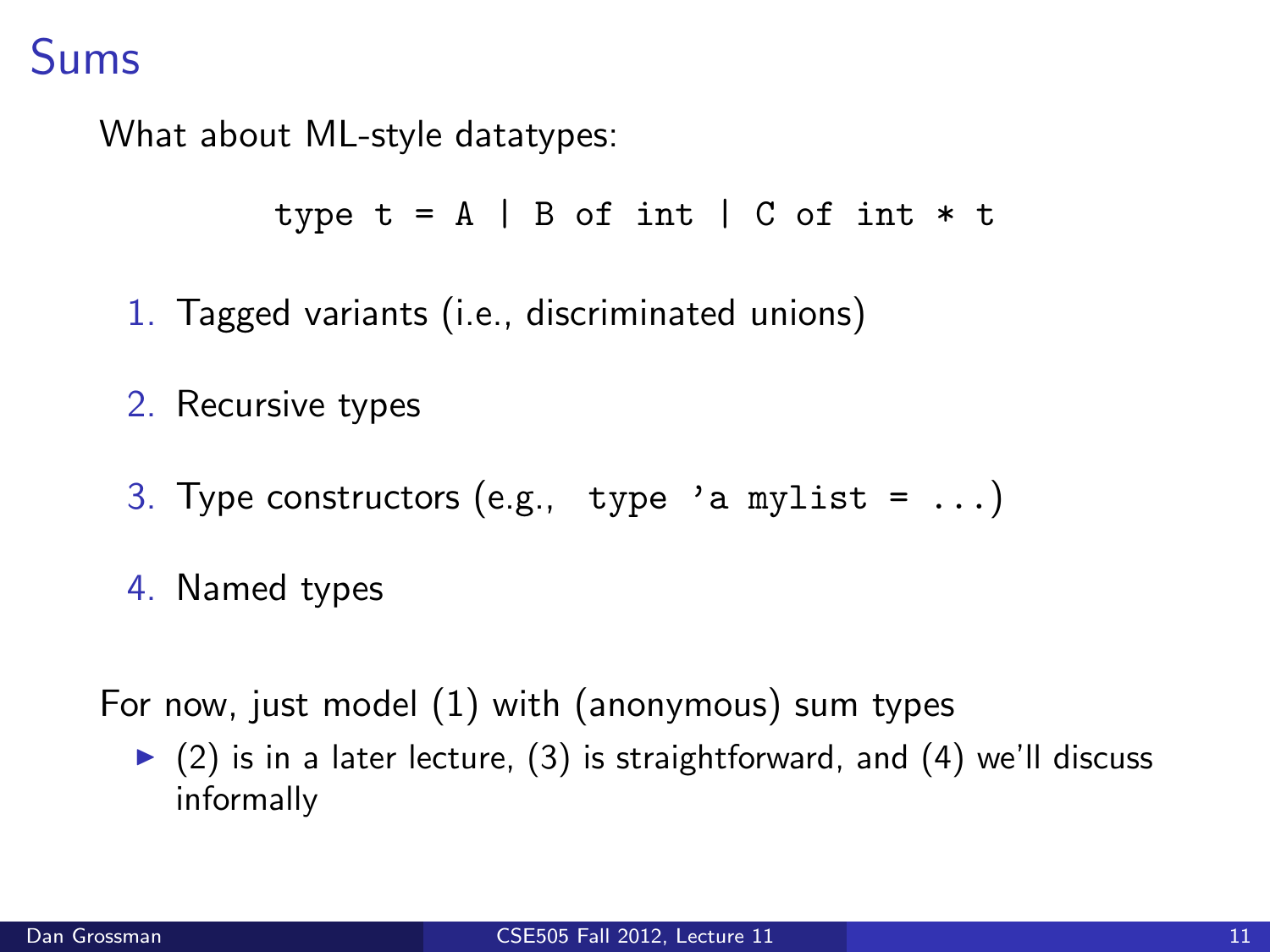## Sums syntax and overview

$$
e ::= ... | A(e) | B(e) | \text{match } e \text{ with } A_x. e | B_x. e
$$
  

$$
v ::= ... | A(v) | B(v)
$$
  

$$
\tau ::= ... | \tau_1 + \tau_2
$$

- $\triangleright$  Only two constructors: **A** and **B**
- $\triangleright$  All values of any sum type built from these constructors
- $\triangleright$  So  $A(e)$  can have any sum type allowed by e's type
- $\triangleright$  No need to declare sum types in advance
- $\blacktriangleright$  Like functions, will "guess the type" in our rules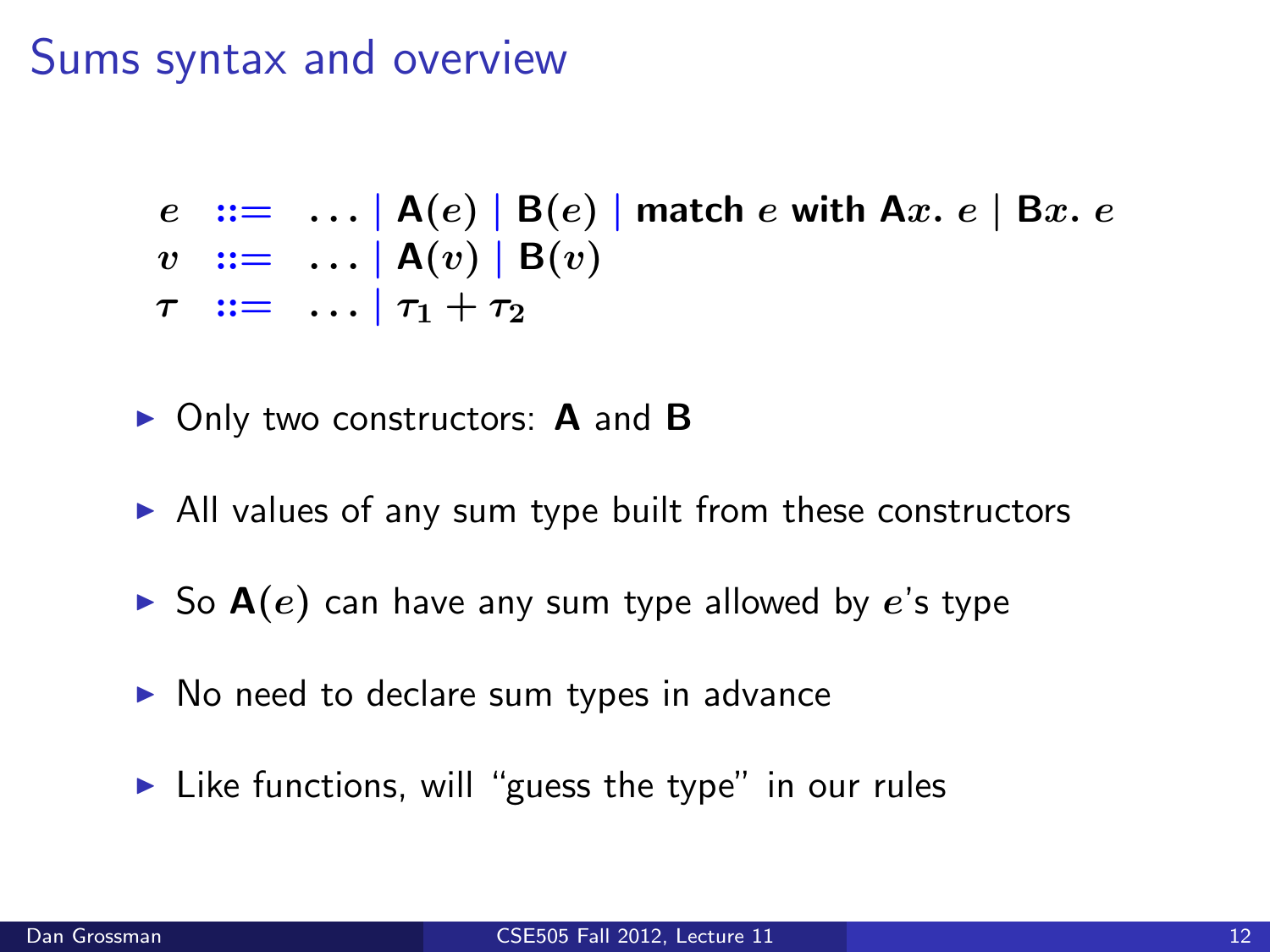#### Sums operational semantics

$$
\text{match A}(v) \text{ with A}x. e_1 \mid \text{B}y. e_2 \rightarrow e_1[v/x]
$$

$$
\begin{array}{ccc}\n\text{match } \mathsf{B}(v) \text{ with } \mathsf{A}x. \ e_1 \mid \mathsf{B}y. \ e_2 \to e_2[v/y] \\
\hline\n\mathsf{A}(e) \to \mathsf{A}(e') & e \to e' \\
\hline\n\mathsf{B}(e) \to \mathsf{B}(e') & \\
\hline\n\mathsf{B}(e) \to \mathsf{B}(e') & \\
\hline\n\mathsf{B}(e) \to \mathsf{B}(e') & \\
\hline\n\end{array}
$$

match  $e$  with A $x.$   $e_1 \mid$  B $y.$   $e_2$   $\rightarrow$  match  $e'$  with A $x.$   $e_1 \mid$  B $y.$   $e_2$ 

match has binding occurrences, just like pattern-matching

(Definition of substitution must avoid capture, just like functions)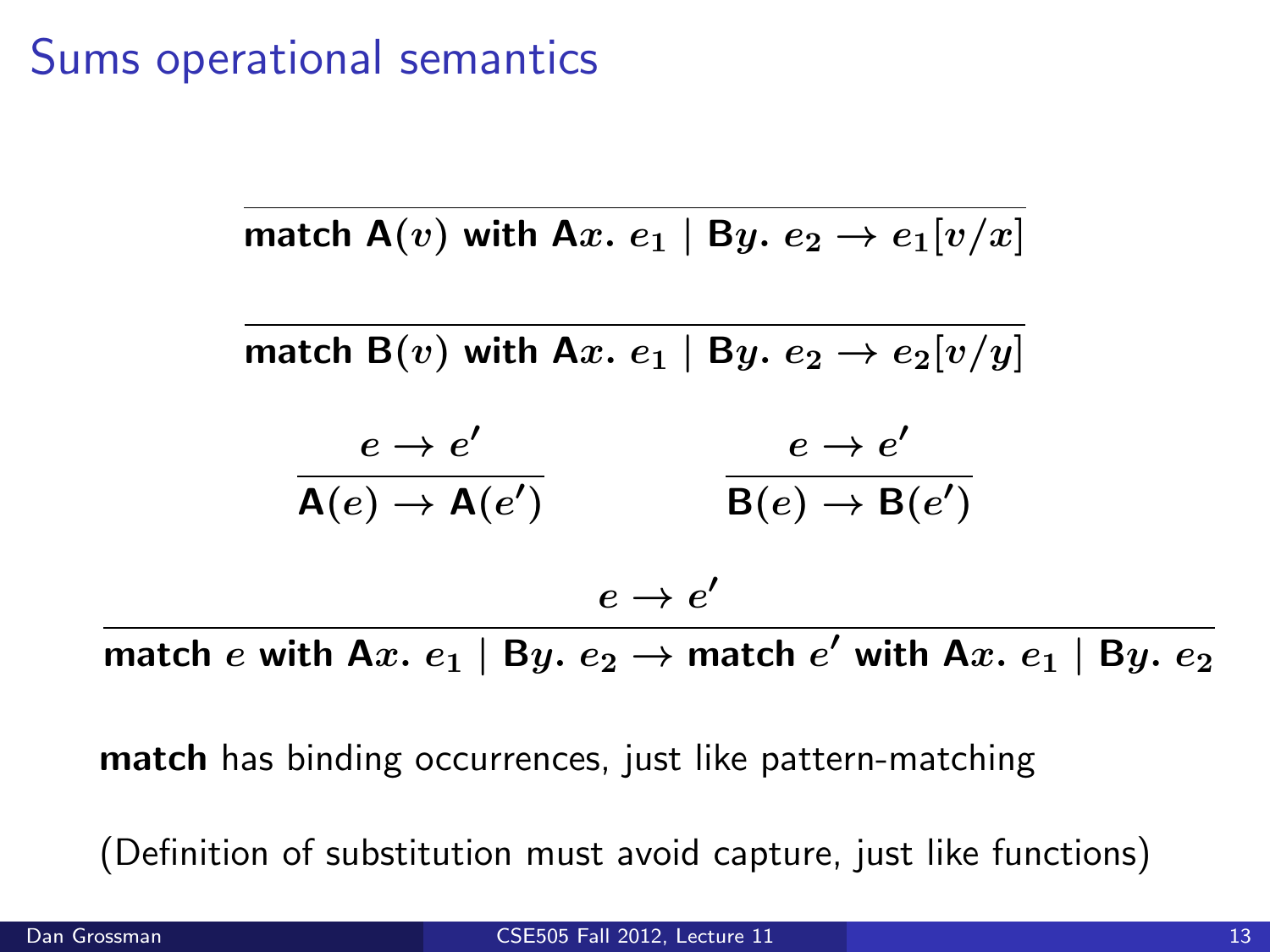# What is going on

Feel free to think about *tagged values* in your head:

- $\triangleright$  A tagged value is a pair of:
	- A tag  $A$  or  $B$  (or 0 or 1 if you prefer)
	- $\blacktriangleright$  The (underlying) value
- $\blacktriangleright$  A match:
	- $\blacktriangleright$  Checks the tag
	- $\triangleright$  Binds the variable to the (underlying) value

This much is just like OCaml and related to homework 2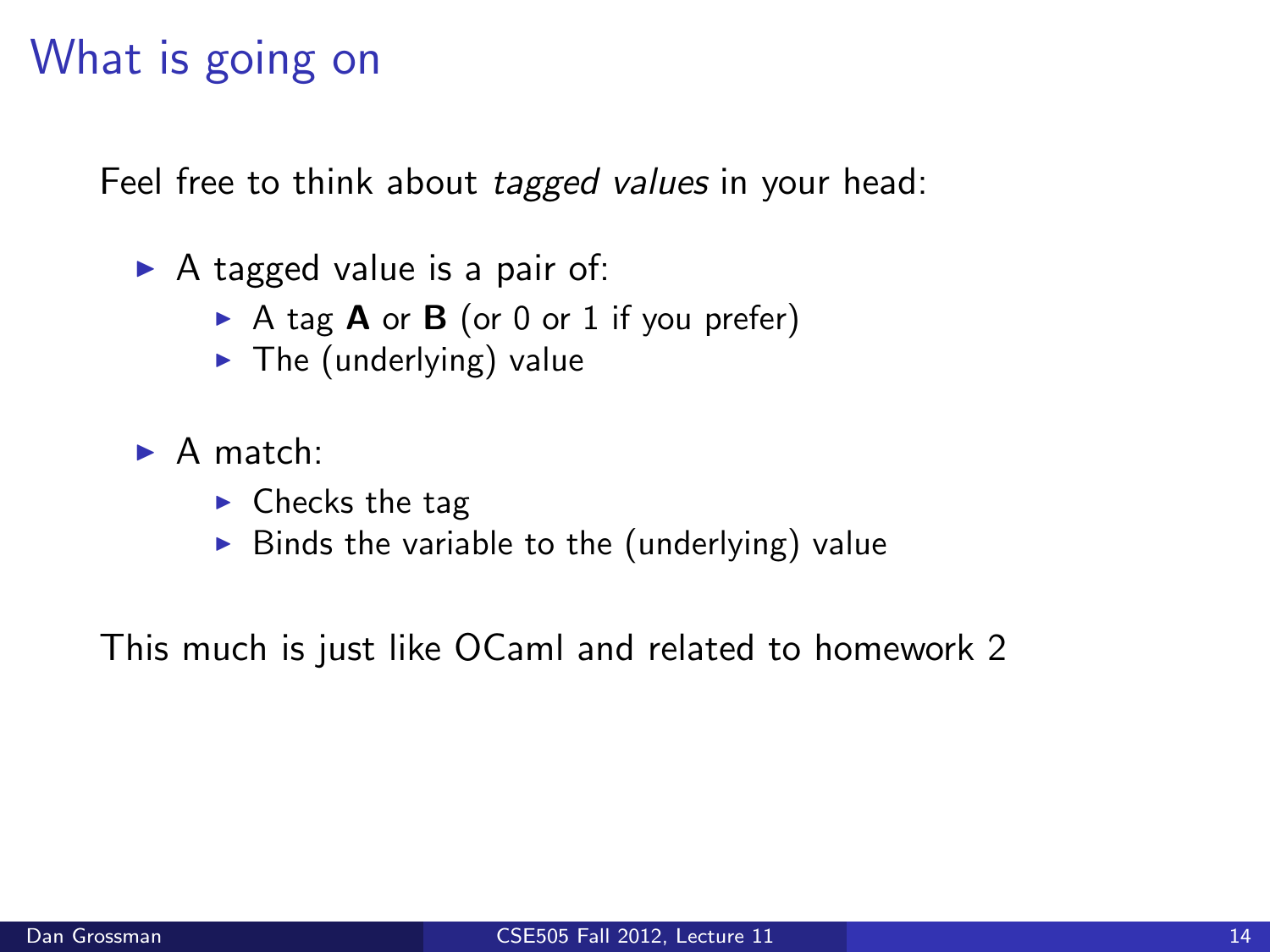# Sums Typing Rules

Inference version (not trivial to infer; can require annotations)

| $\Gamma \vdash e : \tau_1$                                 |  | $\Gamma \vdash e : \tau_2$ |                                                                                                                                       |
|------------------------------------------------------------|--|----------------------------|---------------------------------------------------------------------------------------------------------------------------------------|
| $\Gamma \vdash A(e) : \tau_1 + \tau_2$                     |  |                            | $\Gamma \vdash B(e) : \tau_1 + \tau_2$                                                                                                |
|                                                            |  |                            | $\Gamma \vdash e : \tau_1 + \tau_2 \quad \quad \Gamma, x{:}\tau_1 \vdash e_1 : \tau \quad \quad \Gamma, y{:}\tau_2 \vdash e_2 : \tau$ |
| $\Gamma \vdash$ match e with Ax. $e_1 \mid By. e_2 : \tau$ |  |                            |                                                                                                                                       |

Key ideas:

- $\blacktriangleright$  For constructor-uses, "other side can be anything"
- $\blacktriangleright$  For match, both sides need same type
	- $\triangleright$  Don't know which branch will be taken, just like an if.
	- In fact, can drop explicit booleans and encode with sums: E.g., bool = int + int, true =  $A(0)$ , false =  $B(0)$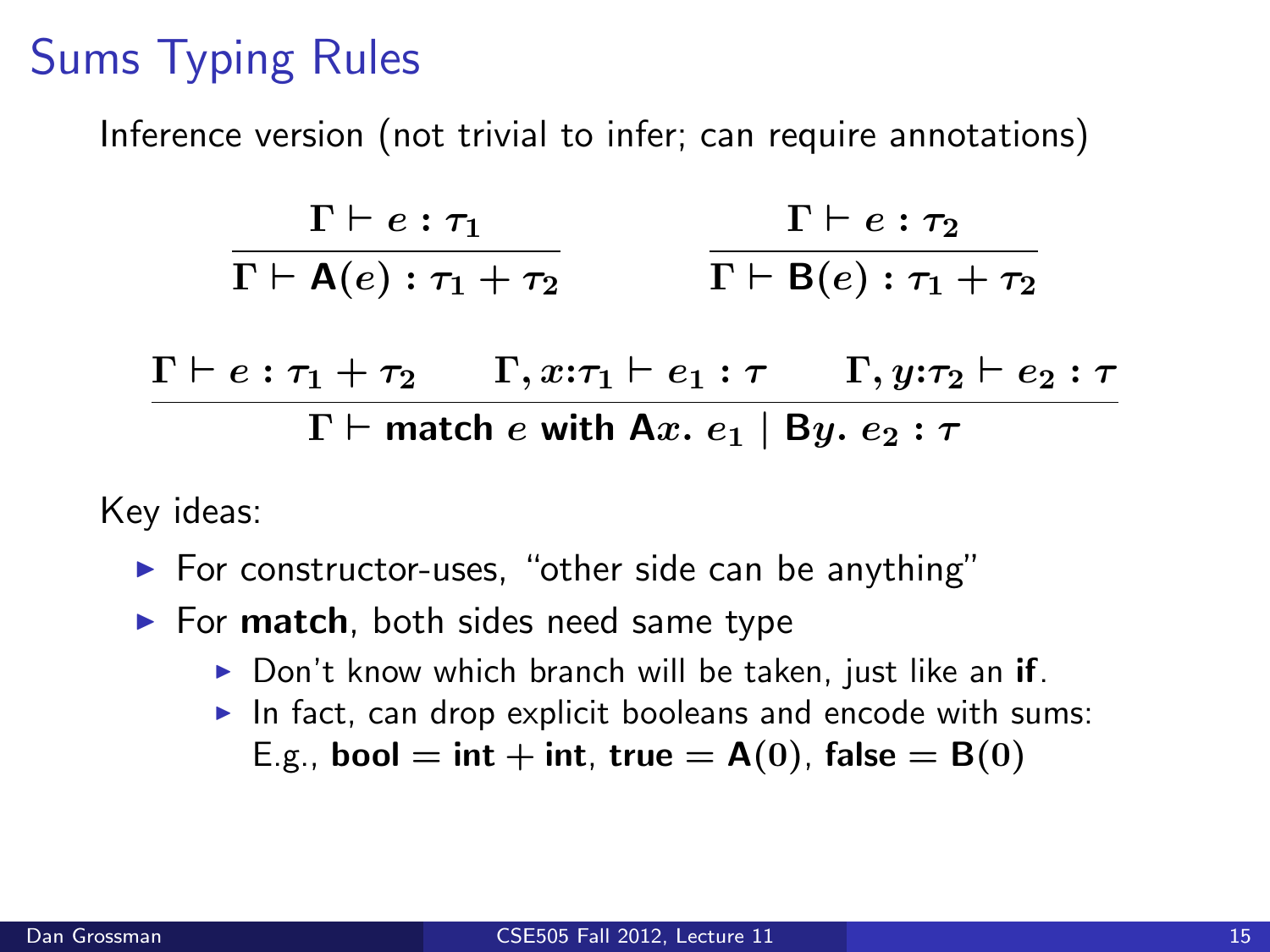# Sums Type Safety

Canonical Forms: If  $\cdot \vdash v : \tau_1 + \tau_2$ , then there exists a  $v_1$  such that either v is  $A(v_1)$  and  $\cdot \vdash v_1 : \tau_1$  or v is  $B(v_1)$  and  $\cdot \vdash v_1 : \tau_2$ 

- Progress for **match** v with  $Ax$ .  $e_1 | By$ .  $e_2$  follows, as usual, from Canonical Forms
- **P** Preservation for **match** v with Ax.  $e_1$  | By.  $e_2$  follows from the type of the underlying value and the Substitution Lemma
- $\blacktriangleright$  The Substitution Lemma has new "hard" cases because we have new binding occurrences
- $\triangleright$  But that's all there is to it (plus lots of induction)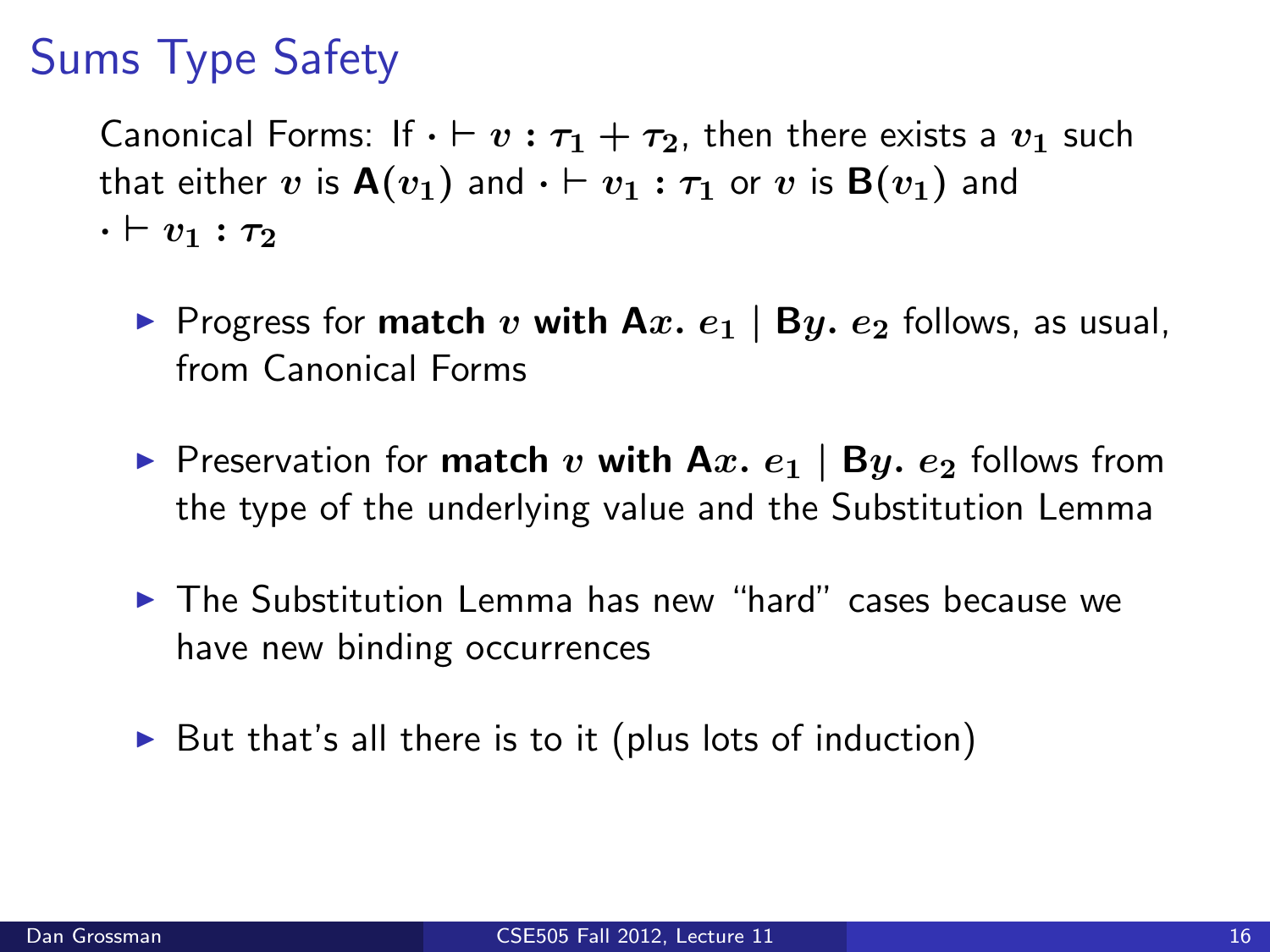#### What are sums for?

- $\triangleright$  Pairs, structs, records, aggregates are fundamental data-builders
- $\triangleright$  Sums are just as fundamental: "this or that not both"
- ▶ You have seen how OCaml does sums (datatypes)
- $\triangleright$  Worth showing how C and Java do the same thing
	- $\triangleright$  A primitive in one language is an idiom in another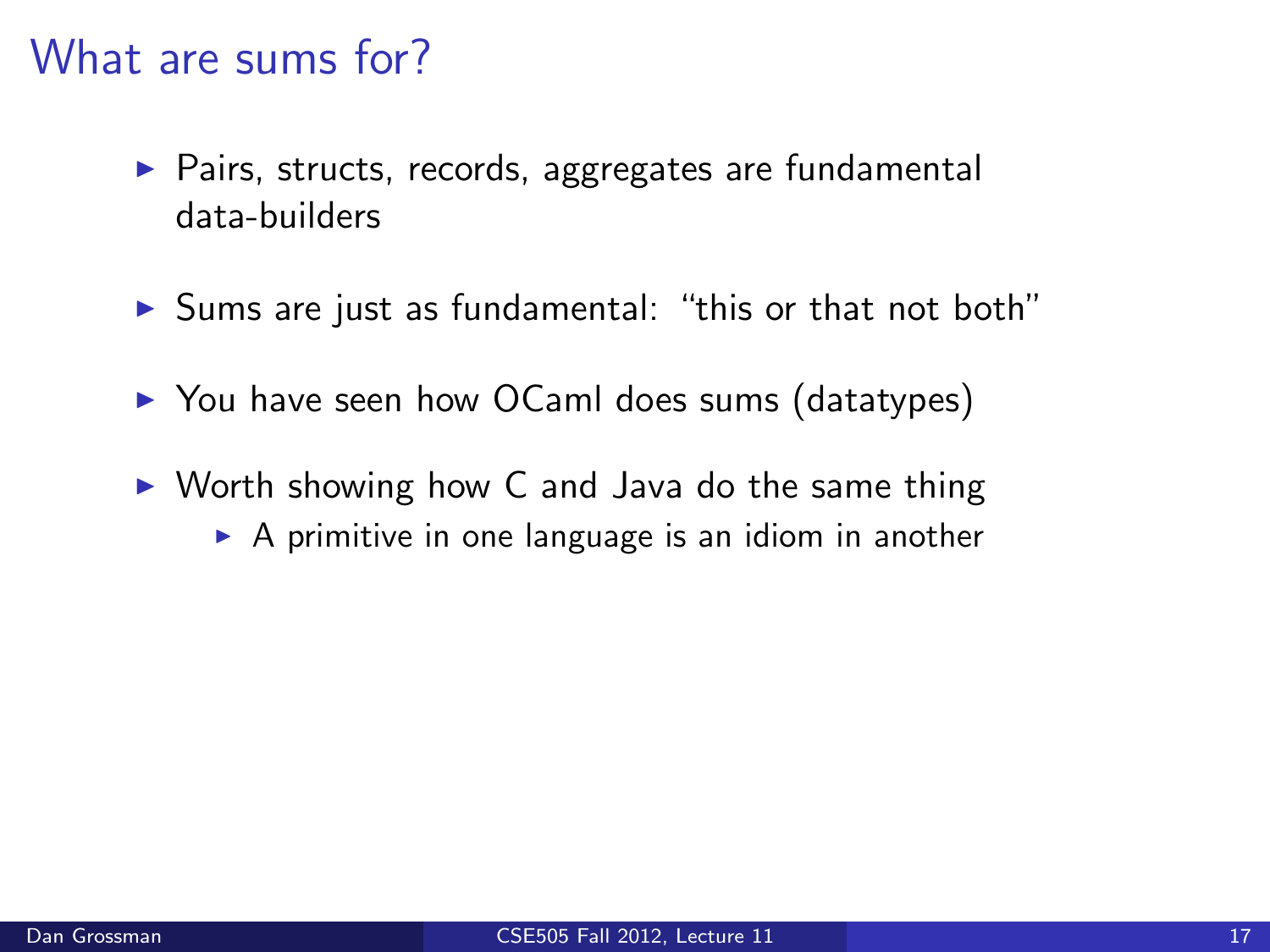# Sums in C

```
type t = A of t1 | B of t2 | C of t3match e with A \times - ...
One way in C:
     struct t {
      enum {A, B, C} tag;
      union {t1 a; t2 b; t3 c;} data;
    };
    ... switch(e->tag){ case A: t1 x=e->data.a; ...
```
- $\triangleright$  No static checking that tag is obeyed
- $\triangleright$  As fat as the fattest variant (avoidable with casts)
	- $\triangleright$  Mutation costs us again!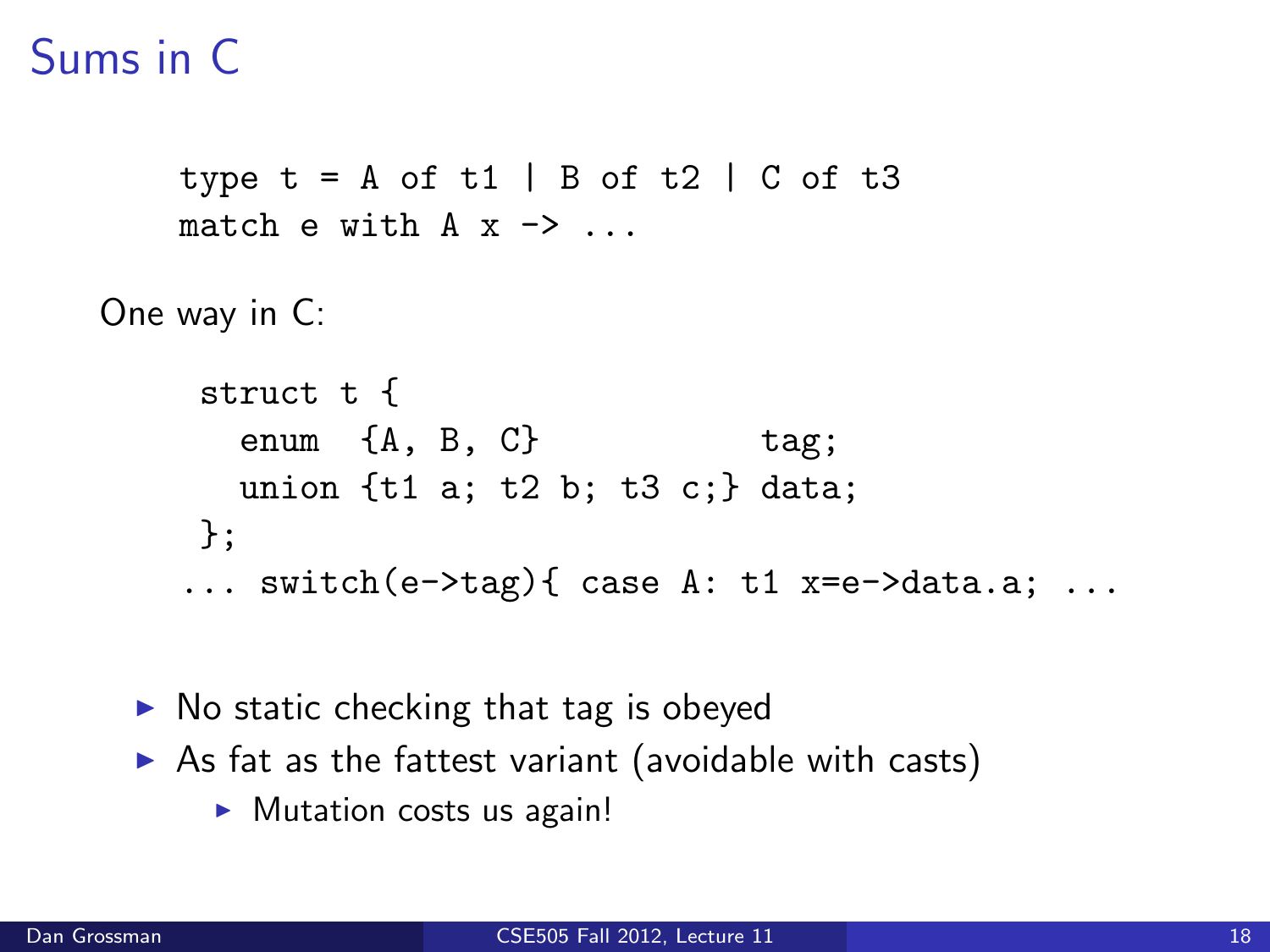#### Sums in Java

type  $t = A$  of  $t1$  | B of  $t2$  | C of  $t3$ match e with  $A \times -$  ...

One way in Java (t4 is the match-expression's type):

```
abstract class t {abstract t4 m(); }
class A extends t { t1 x; t4 m(){...}}
class B extends t \{ t2 x; t4 m() \{... \} \}class C extends t \{ t3 x; t4 m() \{... \} \}... e.m() ...
```
- $\triangleright$  A new method in t and subclasses for each match expression
- $\triangleright$  Supports extensibility via new variants (subclasses) instead of extensibility via new operations (match expressions)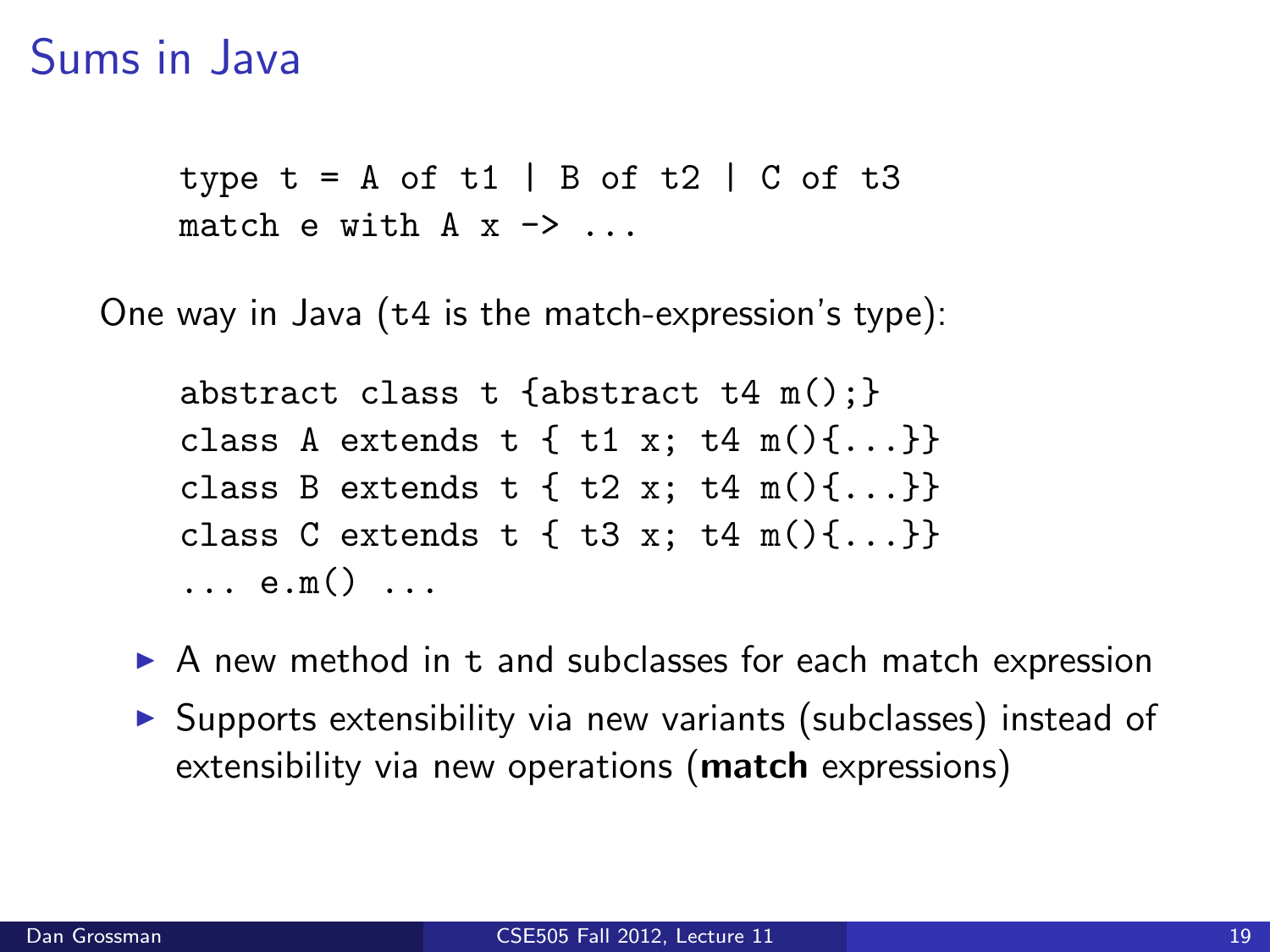## Pairs vs. Sums

You need both in your language

- $\triangleright$  With only pairs, you clumsily use dummy values, waste space, and rely on unchecked tagging conventions
- Example: replace  $int + (int \rightarrow int)$  with  $int * (int * (int \rightarrow int))$

Pairs and sums are "logical duals" (more on that later)

- $\blacktriangleright$  To make a  $τ_1 * τ_2$  you need a  $τ_1$  and a  $τ_2$
- $\blacktriangleright$  To make a  $\tau_1 + \tau_2$  you need a  $\tau_1$  or a  $\tau_2$
- $\triangleright$  Given a  $\tau_1 * \tau_2$ , you can get a  $\tau_1$  or a  $\tau_2$  (or both; your "choice")
- **If** Given a  $\tau_1 + \tau_2$ , you must be prepared for either a  $\tau_1$  or  $\tau_2$ (the value's "choice")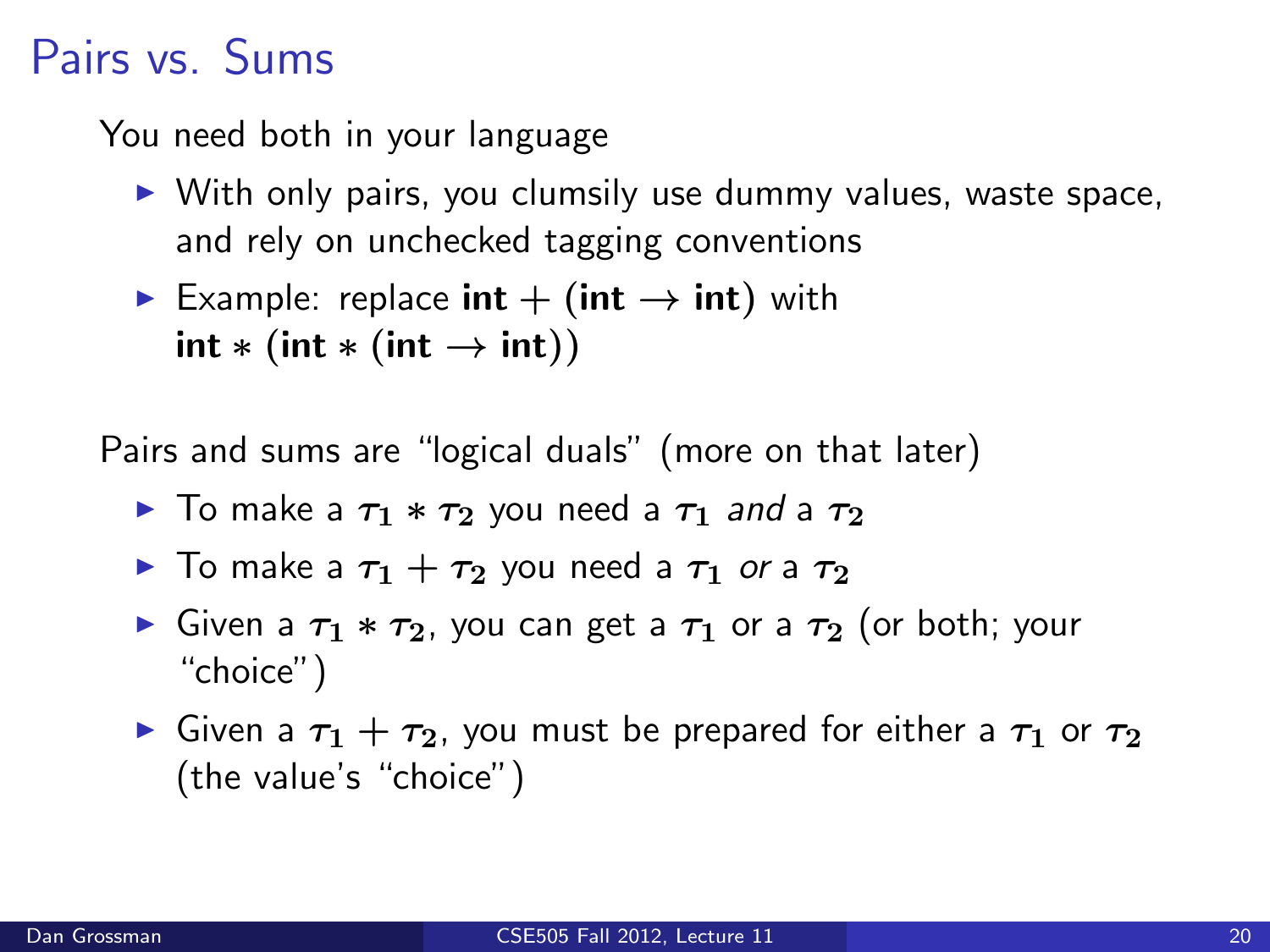### Base Types and Primitives, in general

What about floats, strings, ...? Could add them all or do something more general...

Parameterize our language/semantics by a collection of base types  $(b_1, \ldots, b_n)$  and primitives  $(p_1 : \tau_1, \ldots, p_n : \tau_n)$ . Examples:

- $\triangleright$  concat : string  $\rightarrow$ string  $\rightarrow$ string
- $\blacktriangleright$  tolnt : float $\rightarrow$ int
- $\blacktriangleright$  "hello" : string

For each primitive, assume if applied to values of the right types it produces a value of the right type

Together the types and assumed steps tell us how to type-check and evaluate  $p_i v_1 \ldots v_n$  where  $p_i$  is a primitive

We can prove soundness once and for all given the assumptions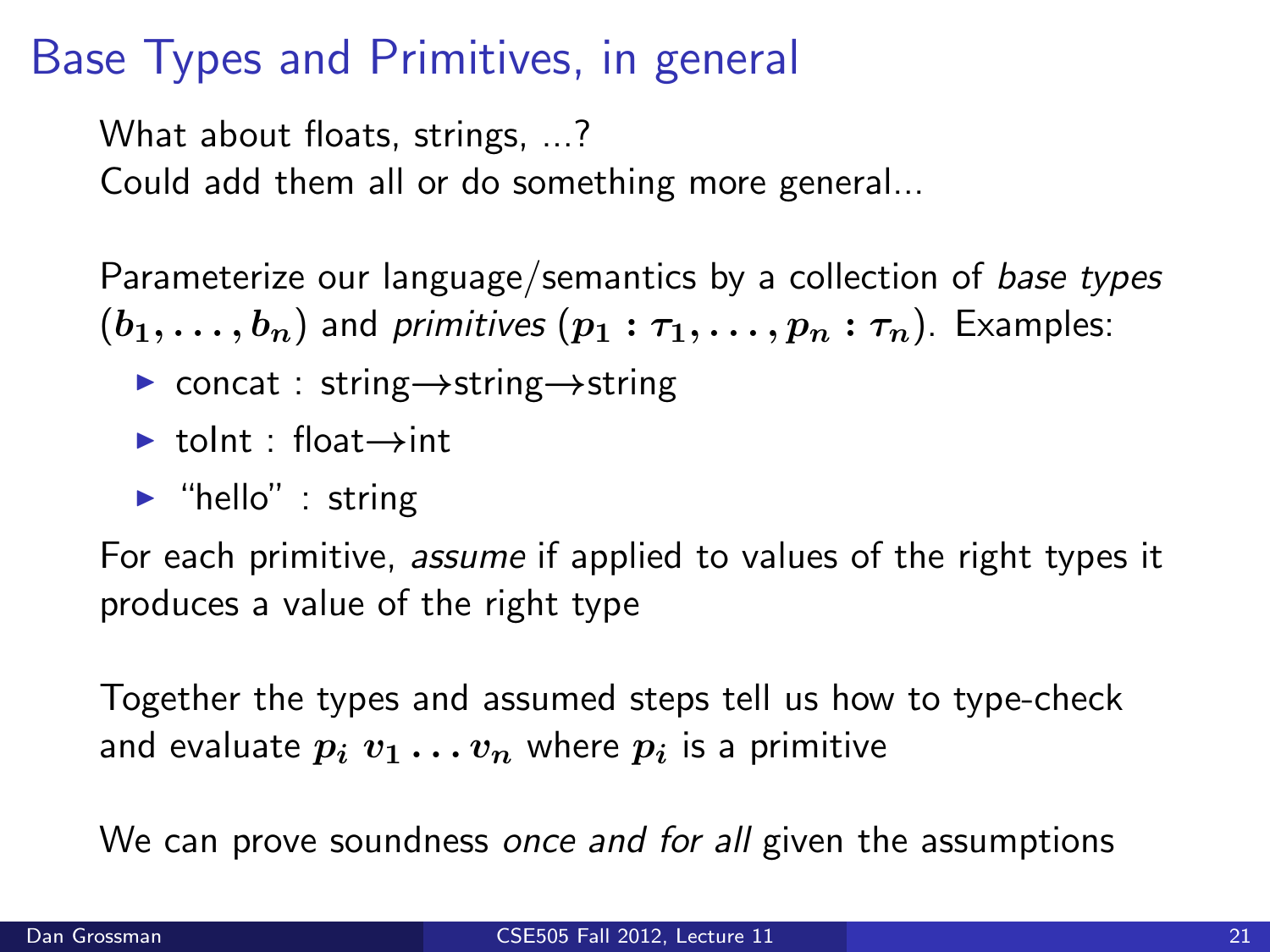#### Recursion

We won't prove it, but every extension so far preserves termination

A Turing-complete language needs some sort of loop, but our lambda-calculus encoding won't type-check, nor will any encoding of equal expressive power

- $\triangleright$  So instead add an explicit construct for recursion
- $\triangleright$  You might be thinking **let rec**  $f(x) = e$ , but we will do something more concise and general but less intuitive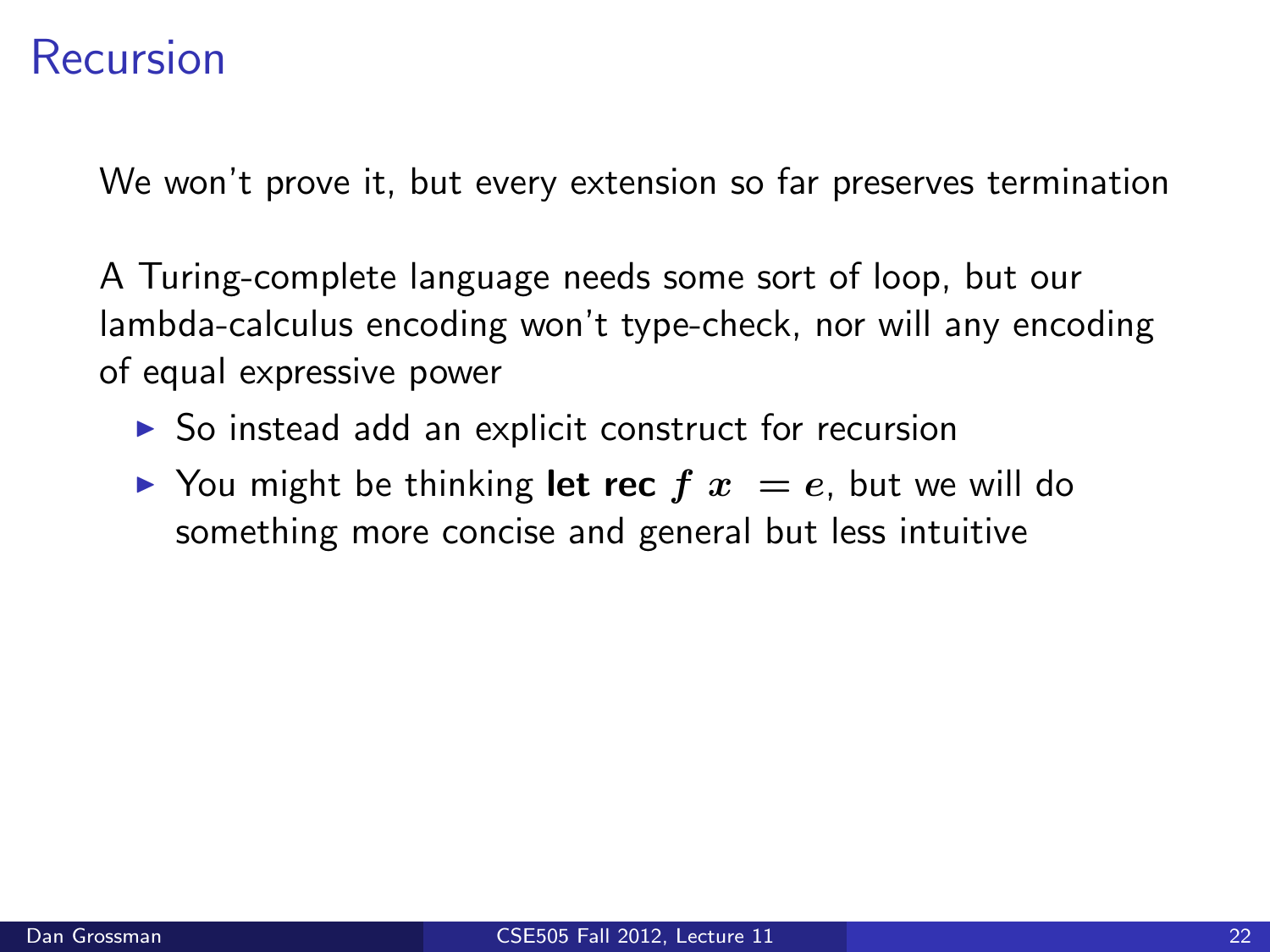We won't prove it, but every extension so far preserves termination

A Turing-complete language needs some sort of loop, but our lambda-calculus encoding won't type-check, nor will any encoding of equal expressive power

- $\triangleright$  So instead add an explicit construct for recursion
- $\triangleright$  You might be thinking **let rec**  $f(x) = e$ , but we will do something more concise and general but less intuitive

$$
e ::= \dots |
$$
 fix  $e$ 

$$
\frac{e \to e'}{\text{fix } e \to \text{fix } e'} \qquad \qquad \frac{\text{fix } \lambda x. \ e \to e[\text{fix } \lambda x. \ e/x]}{\text{fix } \lambda x. \ e \to e[\text{fix } \lambda x. \ e/x]}
$$

No new values and no new types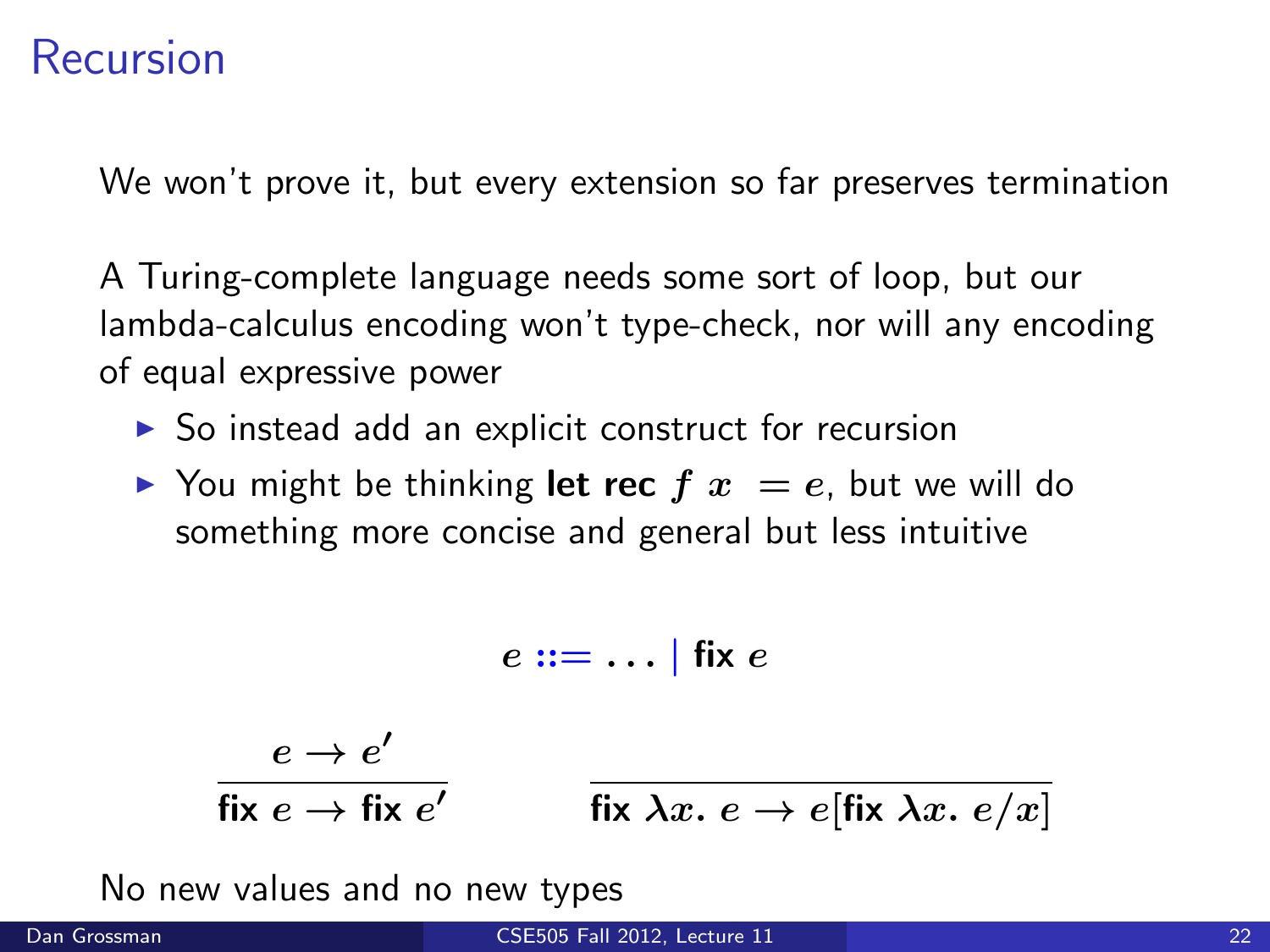To use fix like let rec, just pass it a two-argument function where the first argument is for recursion

 $\triangleright$  Not shown: fix and tuples can also encode mutual recursion

Example: (fix  $\lambda f$ .  $\lambda n$ . if  $(n<1)$  1  $(n*(f(n-1))))$  5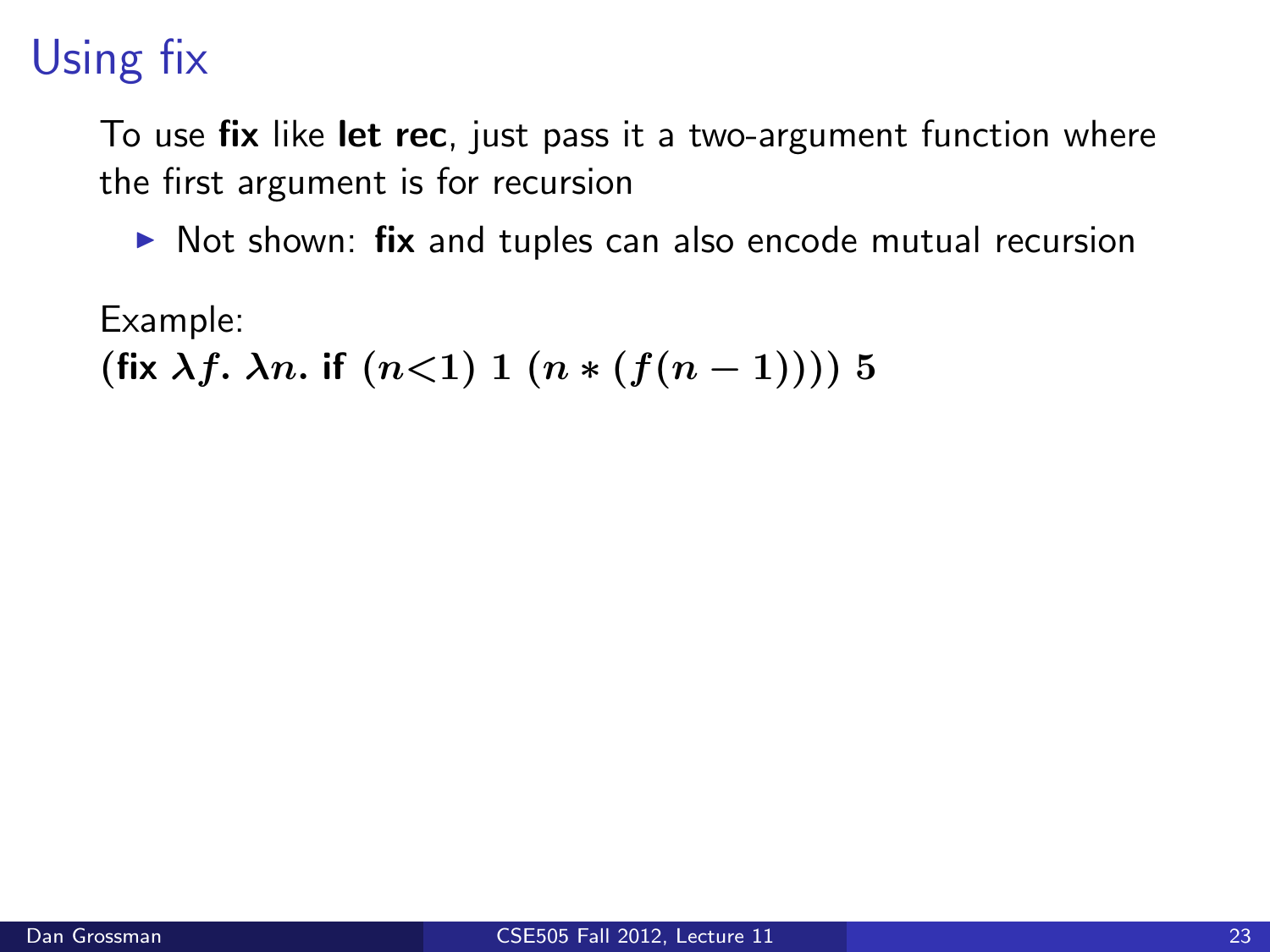To use fix like let rec, just pass it a two-argument function where the first argument is for recursion

 $\triangleright$  Not shown: fix and tuples can also encode mutual recursion

Example:  
\n
$$
(\text{fix }\lambda f. \lambda n. \text{ if } (n<1) 1 (n * (f(n-1)))) 5
$$
  
\n $\rightarrow$   
\n $(\lambda n. \text{if } (n<1) 1 (n * ((\text{fix }\lambda f. \lambda n. \text{if } (n<1) 1 (n * (f(n-1))))(n-1)))) 5$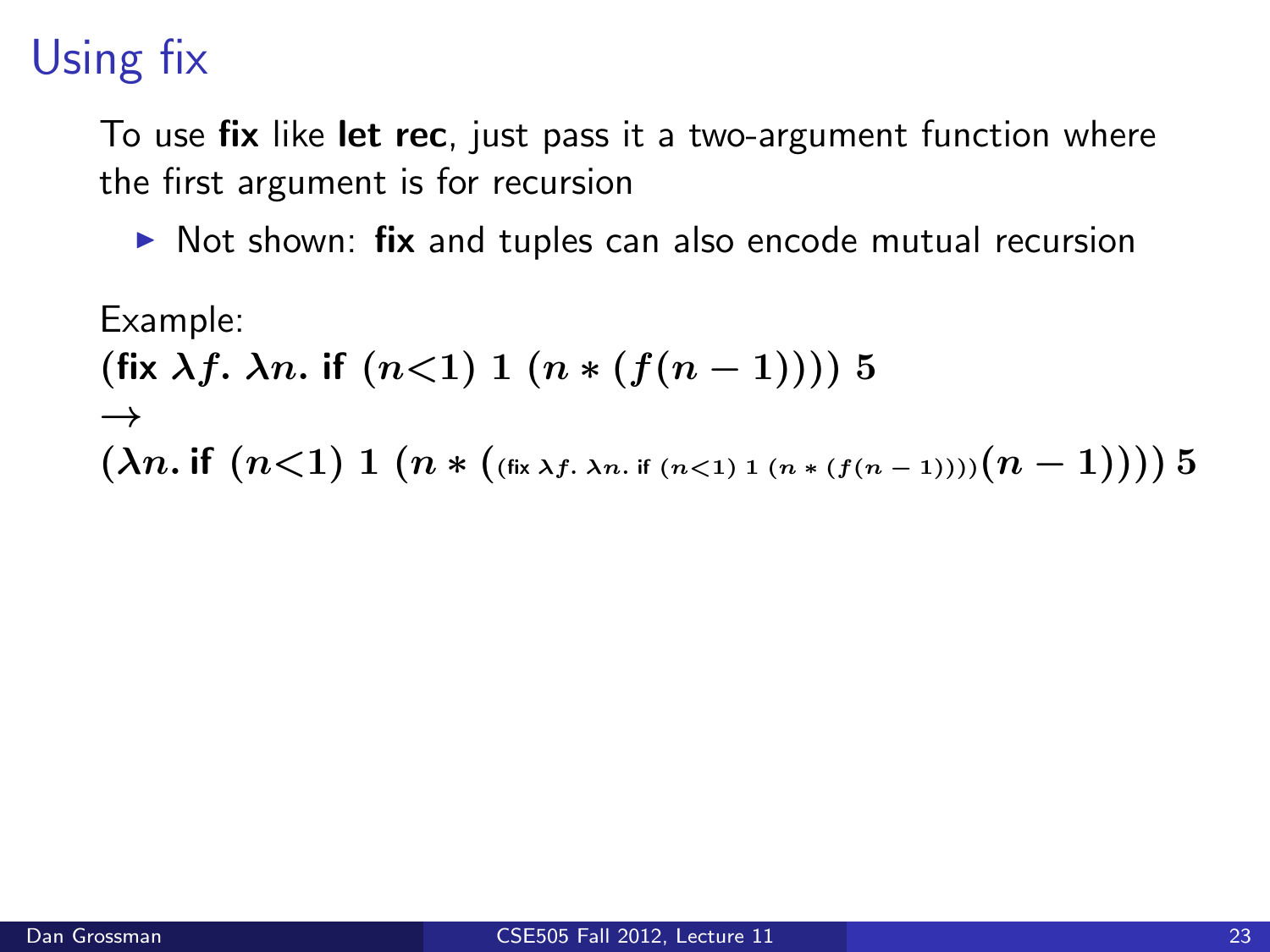To use fix like let rec, just pass it a two-argument function where the first argument is for recursion

 $\triangleright$  Not shown: fix and tuples can also encode mutual recursion

Example:

\n(fix 
$$
\lambda f
$$
.  $\lambda n$ . if  $(n < 1) 1 (n * (f(n-1))) 5$ 

\n $\rightarrow$ 

\n( $\lambda n$ . if  $(n < 1) 1 (n * ((fix  $\lambda f$ .  $\lambda n$ . if  $(n < 1) 1 (n * (f(n-1))))(n-1)$ )) 5$ 

\n $\rightarrow$ 

\nif  $(5 < 1) 1 (5 * ((fix  $\lambda f$ .  $\lambda n$ . if  $(n < 1) 1 (n * (f(n-1))))(5 - 1)$$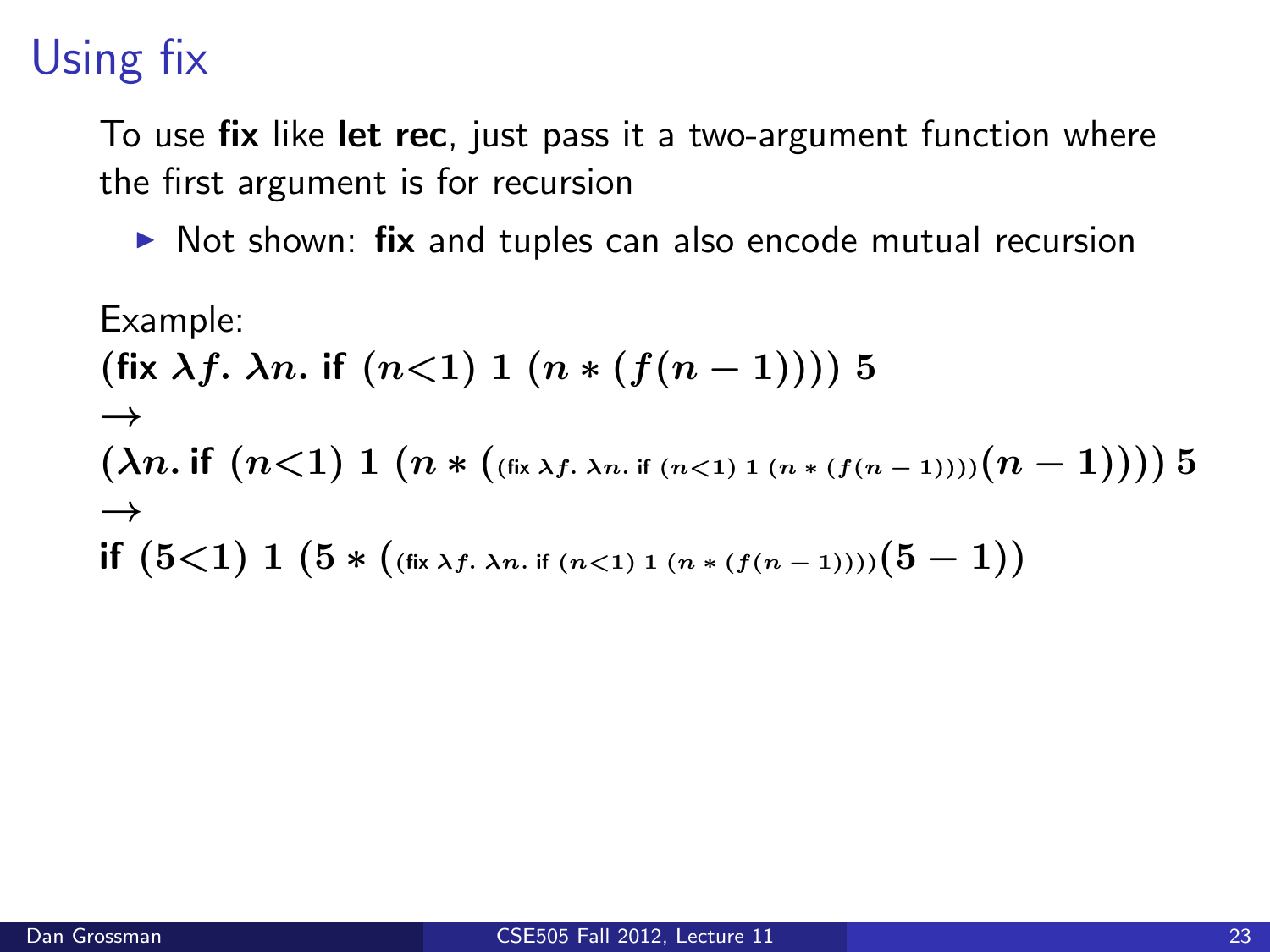To use fix like let rec, just pass it a two-argument function where the first argument is for recursion

 $\triangleright$  Not shown: fix and tuples can also encode mutual recursion

Example:

\n(fix 
$$
\lambda f
$$
.  $\lambda n$ . if  $(n < 1) 1 (n * (f(n-1))) 5$ 

\n $\rightarrow$ 

\n( $\lambda n$ . if  $(n < 1) 1 (n * ((fix  $\lambda f$ .  $\lambda n$ . if  $(n < 1) 1 (n * (f(n-1))))(n-1)$ )) 5$ 

\n $\rightarrow$ 

\nif  $(5 < 1) 1 (5 * ((fix  $\lambda f$ .  $\lambda n$ . if  $(n < 1) 1 (n * (f(n-1))))(5 - 1)$ )$ 

\n $\rightarrow$ 

\n $5 * ((fix  $\lambda f$ .  $\lambda n$ . if  $(n < 1) 1 (n * (f(n-1))))(5 - 1)$ )$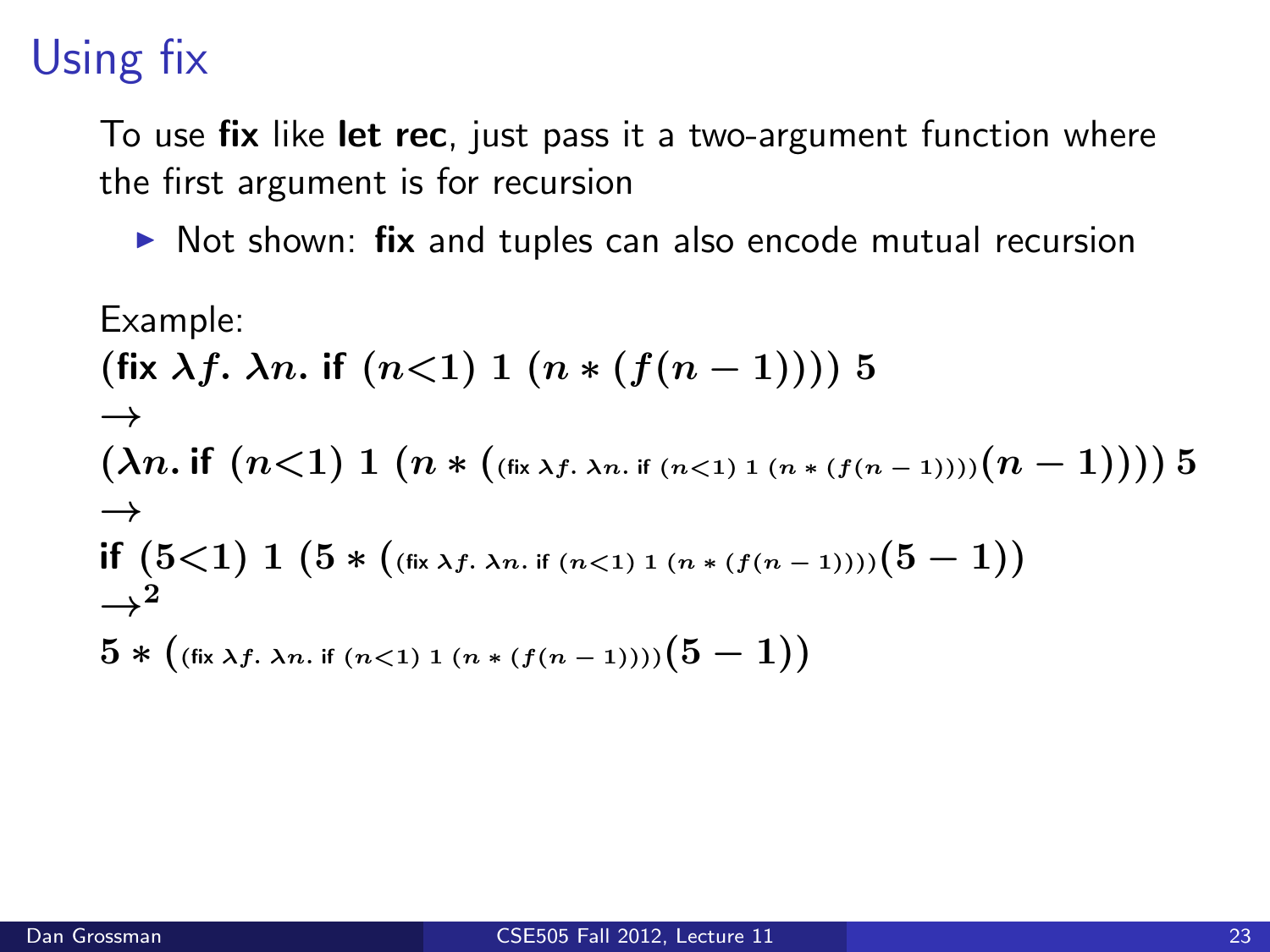To use fix like let rec, just pass it a two-argument function where the first argument is for recursion

 $\triangleright$  Not shown: fix and tuples can also encode mutual recursion

Example:  
\n
$$
(\text{fix }\lambda f. \lambda n. \text{ if } (n<1) 1 (n * (f(n-1)))) 5
$$
\n→  
\n
$$
(\lambda n. \text{ if } (n<1) 1 (n * ((\text{fix }\lambda f. \lambda n. \text{ if } (n<1) 1 (n * (f(n-1))))(n-1)))) 5
$$
\n→  
\n
$$
\text{if } (5<1) 1 (5 * ((\text{fix }\lambda f. \lambda n. \text{ if } (n<1) 1 (n * (f(n-1))))(5-1))
$$
\n→  
\n
$$
5 * ((\text{fix }\lambda f. \lambda n. \text{ if } (n<1) 1 (n * (f(n-1))))(5-1))
$$
\n→  
\n
$$
2
$$
\n5 \* ((\lambda n. \text{ if } (n<1) 1 (n \* ((\text{fix }\lambda f. \lambda n. \text{ if } (n<1) 1 (n \* (f(n-1))))(n-1)))) 4)

...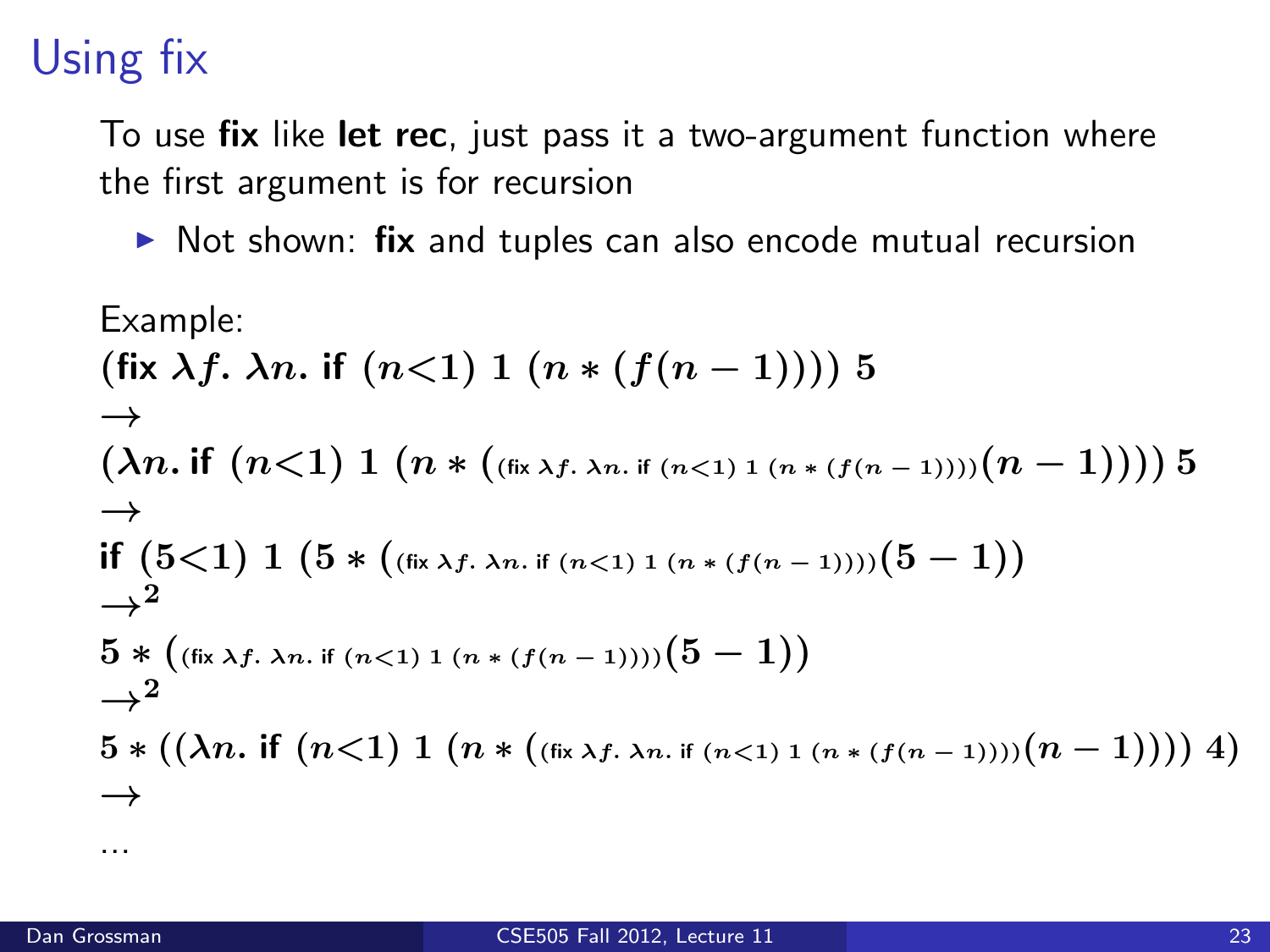## Why called fix?

In math, a fix-point of a function g is an x such that  $g(x) = x$ 

- **If** This makes sense only if g has type  $\tau \rightarrow \tau$  for some  $\tau$
- A particular g could have have 0, 1, 39, or infinity fix-points
- Examples for functions of type  $int \rightarrow int$ :
	- $\triangleright$   $\lambda x. x + 1$  has no fix-points
	- $\triangleright$   $\lambda x. x * 0$  has one fix-point
	- $\rightarrow \lambda x$ . absolute\_value(x) has an infinite number of fix-points
	- $\triangleright$   $\lambda x$ . if  $(x < 10 \&\& x > 0)$  x 0 has 10 fix-points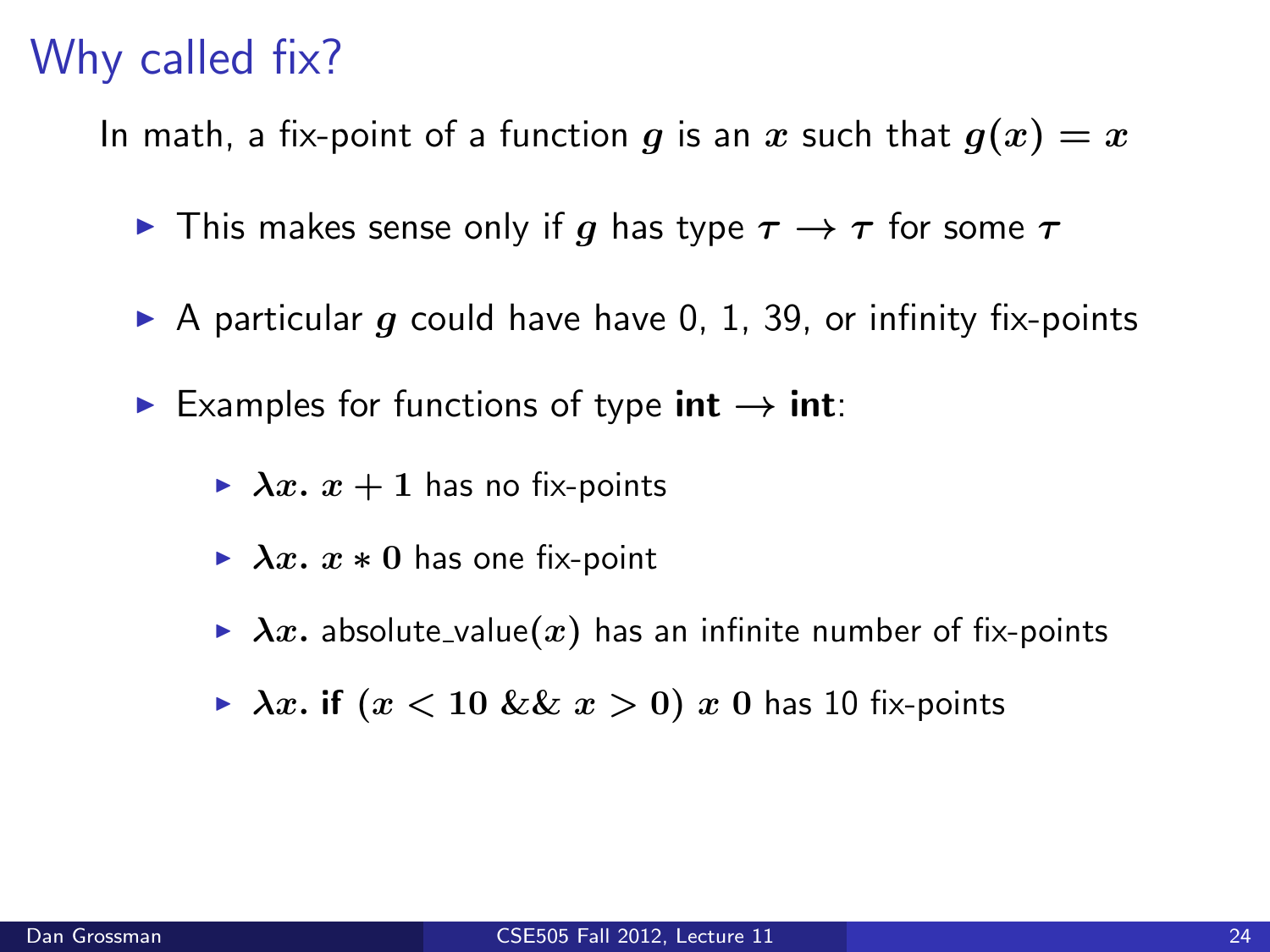## Higher types

At higher types like (int  $\rightarrow$  int)  $\rightarrow$  (int  $\rightarrow$  int), the notion of fix-point is exactly the same (but harder to think about)

► For what inputs  $f$  of type int  $\rightarrow$  int is  $g(f) = f$ 

Examples:

- $\triangleright$   $\lambda f$ .  $\lambda x$ .  $(f x) + 1$  has no fix-points
- $\triangleright$   $\lambda f. \lambda x.$  (f x)  $\ast$  0 (or just  $\lambda f. \lambda x.$  0) has 1 fix-point
	- $\triangleright$  The function that always returns 0
	- In math, there is exactly one such function (cf. equivalence)
- $\triangleright$   $\lambda f$ .  $\lambda x$ . absolute\_value(f x) has an infinite number of fix-points: Any function that never returns a negative result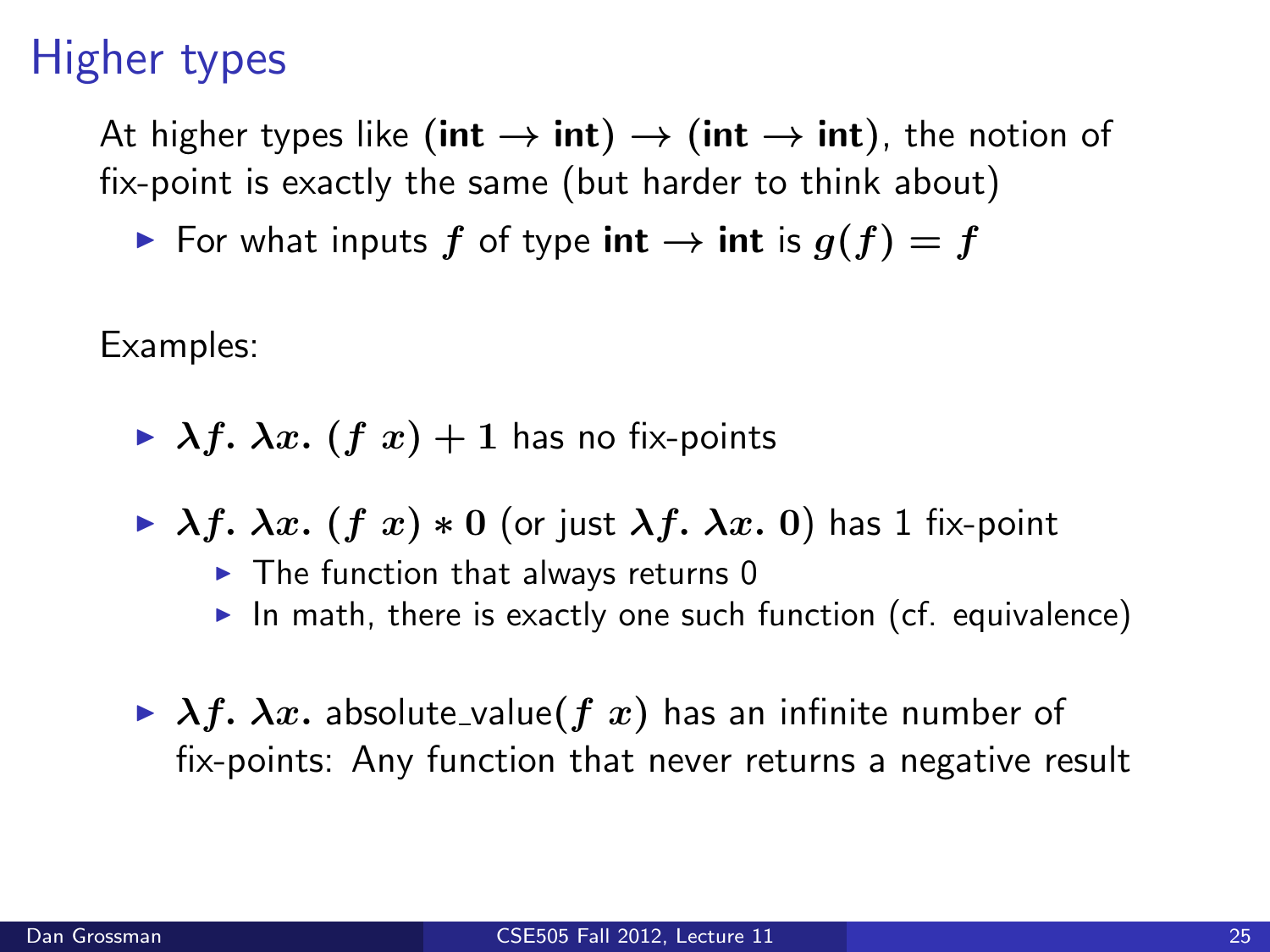#### Back to factorial

Now, what are the fix-points of  $λf. λx.$  if  $(x < 1) 1 (x * (f(x – 1)))?$ 

It turns out there is exactly one (in math): the factorial function!

And fix  $\lambda f$ .  $\lambda x$ . if  $(x < 1)$  1  $(x * (f(x - 1)))$  behaves just like the factorial function

- $\blacktriangleright$  That is, it behaves just like the fix-point of  $λf. λx.$  if  $(x < 1) 1 (x * (f(x − 1)))$
- $\triangleright$  In general, fix takes a function-taking-function and returns its fix-point

(This isn't necessarily important, but it explains the terminology and shows that programming is deeply connected to mathematics)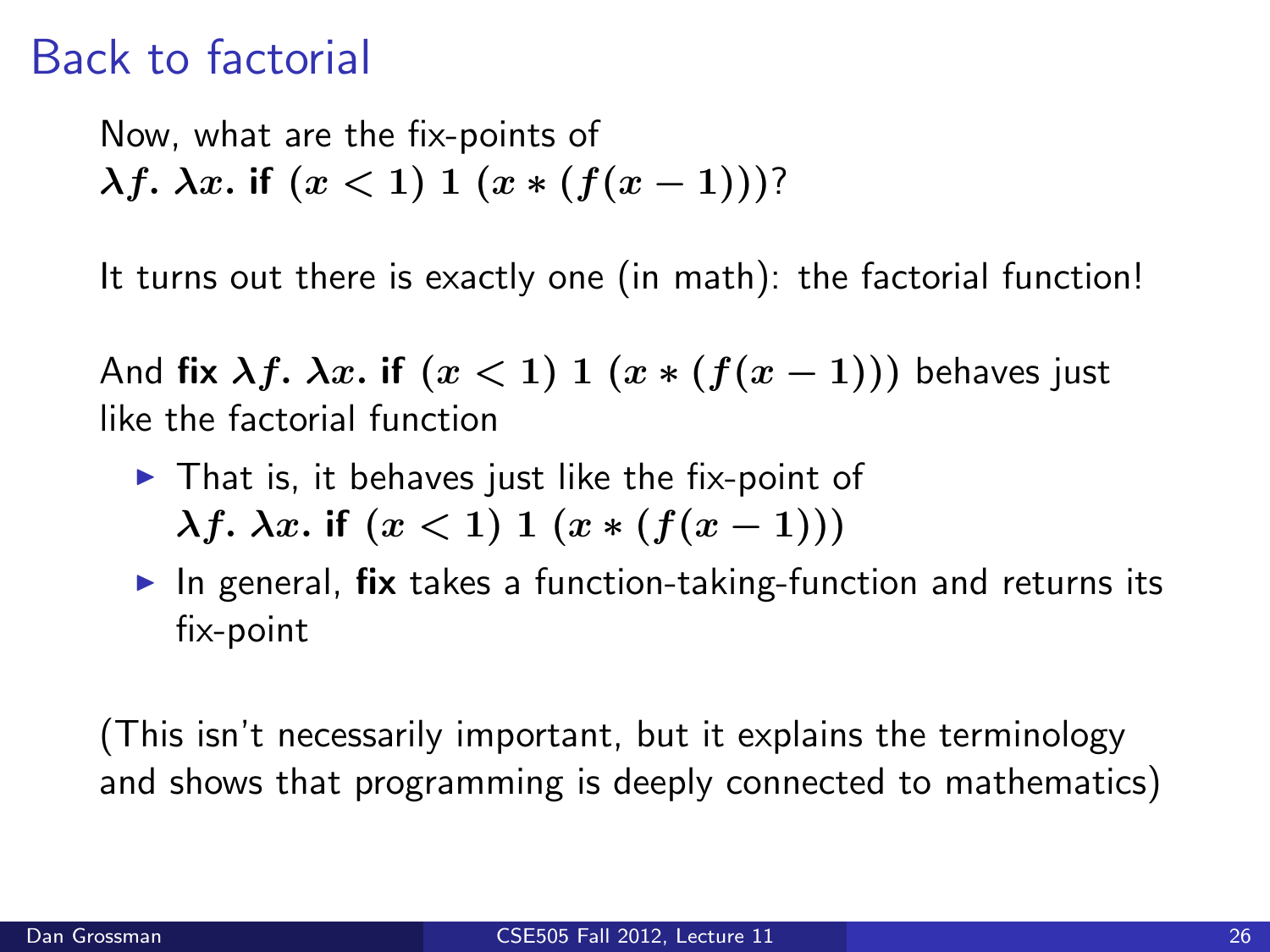# Typing fix

 $\Gamma \vdash e : \tau \to \tau$  $\Gamma \vdash$  fix  $e : \tau$ 

Math explanation: If e is a function from  $\tau$  to  $\tau$ , then fix e, the fixed-point of e, is some  $\tau$  with the fixed-point property

 $\triangleright$  So it's something with type  $\tau$ 

Operational explanation: fix  $\lambda x.$   $e'$  becomes  $e'$ [fix  $\lambda x.$   $e'/x]$ 

- $\blacktriangleright$  The substitution means x and fix  $\lambda x$ .  $e'$  need the same type
- $\blacktriangleright$  The result means  $e'$  and fix  $\lambda x.$   $e'$  need the same type

Note: The  $\tau$  in the typing rule is usually insantiated with a function type

 $\triangleright$  e.g.,  $\tau_1 \to \tau_2$ , so e has type  $(\tau_1 \to \tau_2) \to (\tau_1 \to \tau_2)$ 

Note: Proving soundness is straightforward!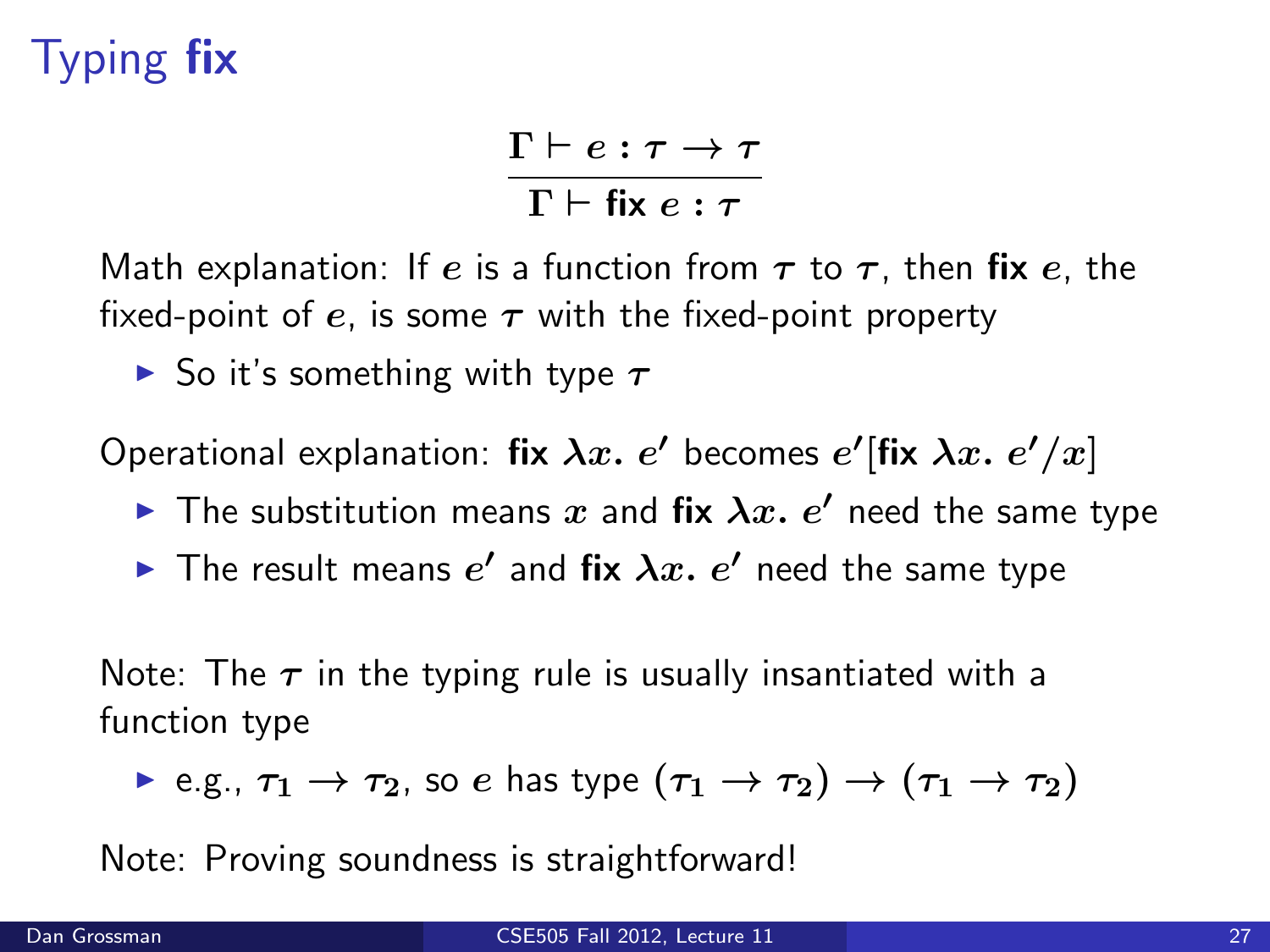## General approach

We added let, booleans, pairs, records, sums, and fix

- $\blacktriangleright$  let was syntactic sugar
- $\triangleright$  fix made us Turing-complete by "baking in" self-application
- $\blacktriangleright$  The others added types

Whenever we add a new form of type  $\tau$  there are:

- Introduction forms (ways to make values of type  $\tau$ )
- Elimination forms (ways to use values of type  $\tau$ )

What are these forms for functions? Pairs? Sums?

When you add a new type, think "what are the intro and elim forms"?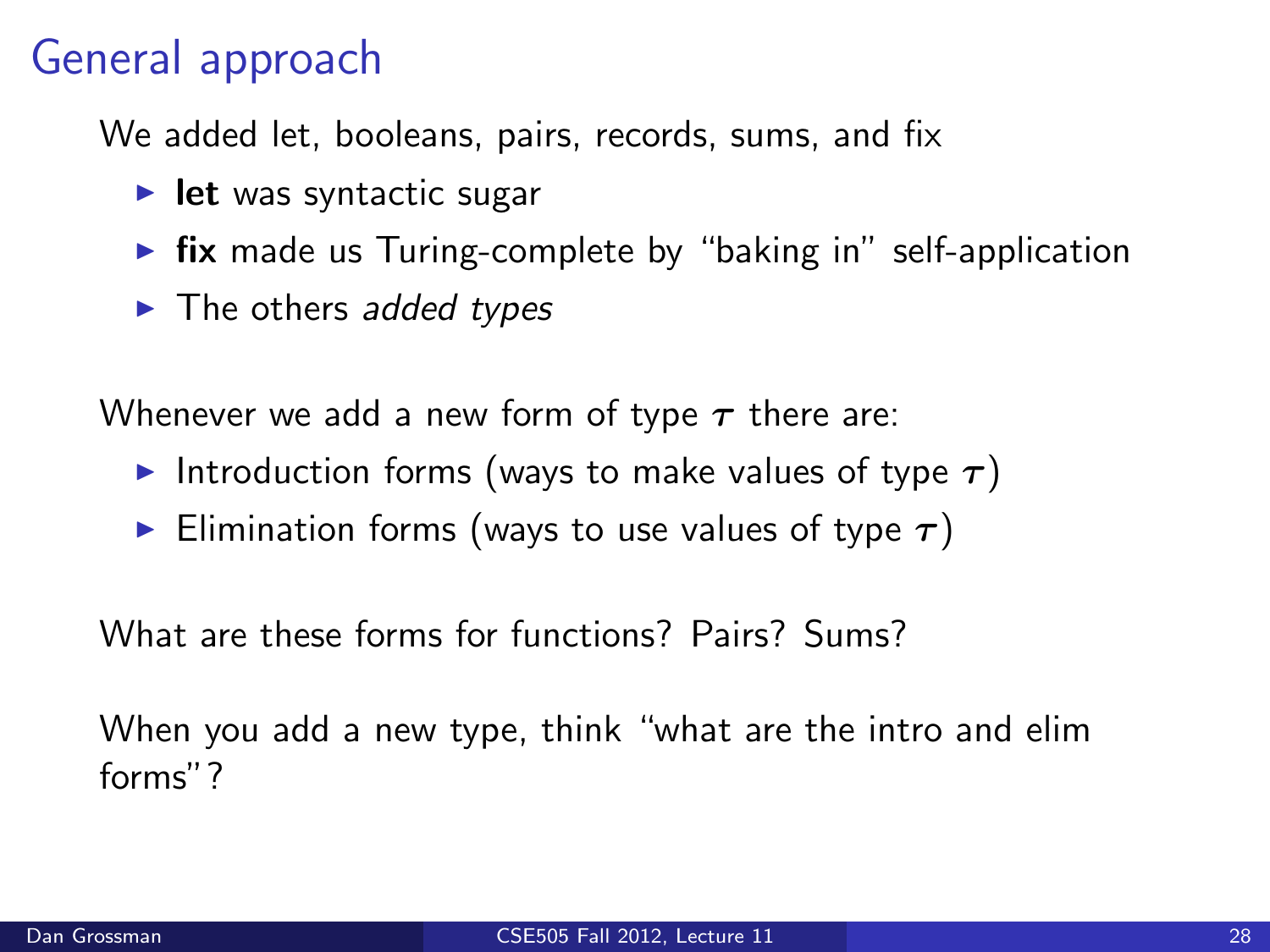## Anonymity

We added many forms of types, all unnamed a.k.a. structural. Many real PLs have (all or mostly) named types:

- I Java, C,  $C_{++}$ : all record types (or similar) have names
	- $\triangleright$  Omitting them just means compiler makes up a name
- $\triangleright$  OCaml sum types and record types have names

A never-ending debate:

- ▶ Structual types allow more code reuse: good
- $\triangleright$  Named types allow less code reuse: good
- $\triangleright$  Structural types allow generic type-based code: good
- $\triangleright$  Named types let type-based code distinguish names: good

The theory is often easier and simpler with structural types